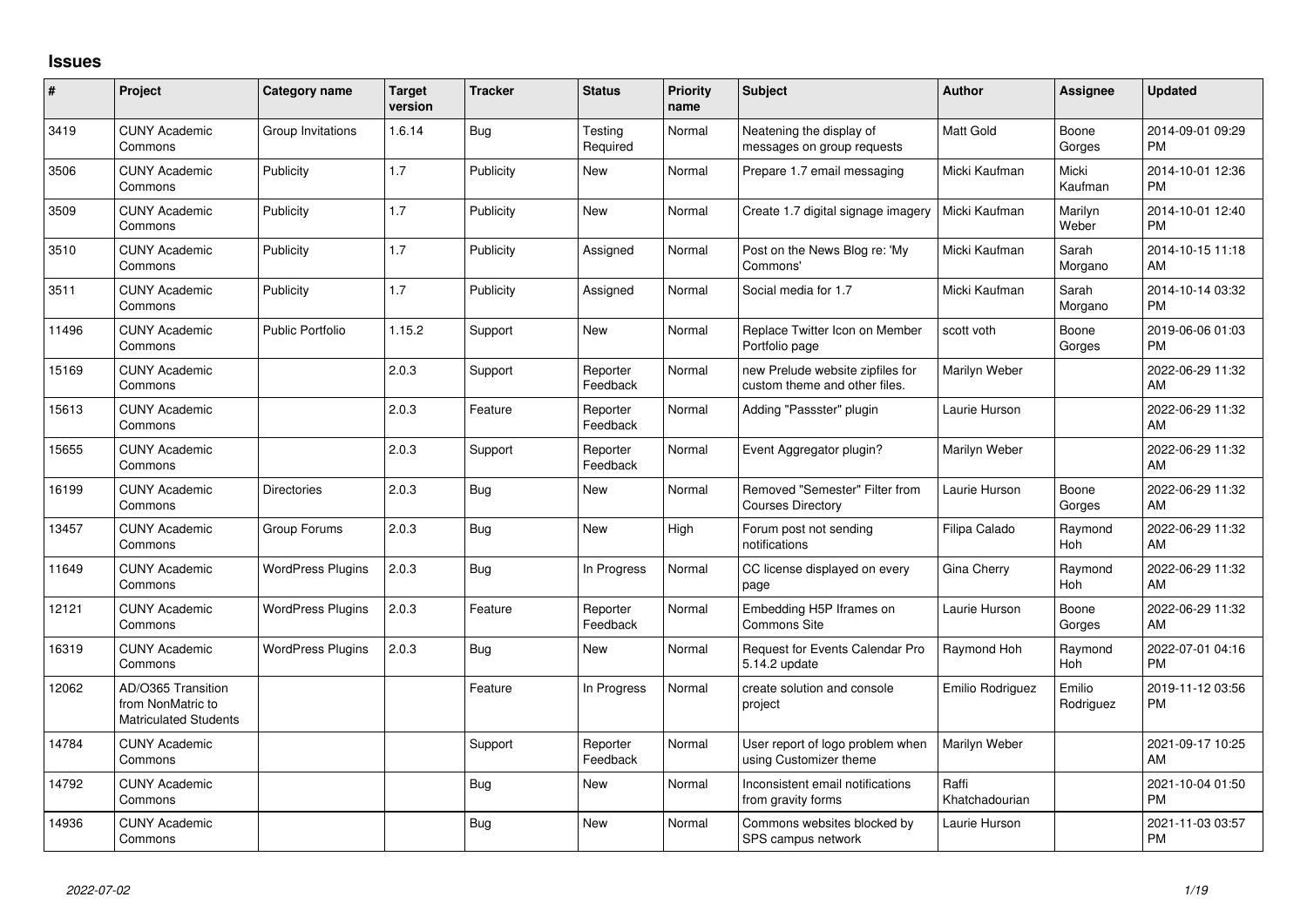| #     | Project                         | Category name | <b>Target</b><br>version | <b>Tracker</b> | <b>Status</b>        | <b>Priority</b><br>name | <b>Subject</b>                                                                             | <b>Author</b>           | Assignee          | <b>Updated</b>                |
|-------|---------------------------------|---------------|--------------------------|----------------|----------------------|-------------------------|--------------------------------------------------------------------------------------------|-------------------------|-------------------|-------------------------------|
| 14940 | <b>CUNY Academic</b><br>Commons |               |                          | <b>Bug</b>     | <b>New</b>           | Normal                  | Discrepancy between Commons<br>profile "sites" and actual # of sites                       | Laurie Hurson           |                   | 2021-11-08 11:09<br>AM        |
| 15045 | <b>CUNY Academic</b><br>Commons |               |                          | Support        | New                  | Normal                  | no result for KCeL in the search<br>box on the commons                                     | Marilyn Weber           |                   | 2021-12-10 11:29<br>AM        |
| 15260 | <b>CUNY Academic</b><br>Commons |               |                          | Support        | Reporter<br>Feedback | Normal                  | Diacritical markings   European<br><b>Stages</b>                                           | Marilyn Weber           |                   | 2022-02-04 08:16<br>AM        |
| 15370 | <b>CUNY Academic</b><br>Commons |               |                          | Support        | Reporter<br>Feedback | Normal                  | All-in-One Event Calendar?                                                                 | Marilyn Weber           |                   | 2022-02-17 11:03<br>AM        |
| 15565 | <b>CUNY Academic</b><br>Commons |               |                          | Support        | New                  | Normal                  | Events - send updates to an email<br>listserv                                              | Marilyn Weber           |                   | 2022-03-10 01:06<br><b>PM</b> |
| 15685 | <b>CUNY Academic</b><br>Commons |               |                          | Support        | New                  | High                    | problem with chrome?                                                                       | Marilyn Weber           |                   | 2022-04-25 03:40<br><b>PM</b> |
| 15757 | <b>CUNY Academic</b><br>Commons |               |                          | <b>Bug</b>     | <b>New</b>           | Normal                  | Members # do not match                                                                     | Laurie Hurson           |                   | 2022-03-30 04:52<br><b>PM</b> |
| 16099 | <b>CUNY Academic</b><br>Commons |               |                          | Support        | Reporter<br>Feedback | Normal                  | request for Newsletter Glue                                                                | Marilyn Weber           |                   | 2022-05-13 12:14<br><b>PM</b> |
| 16110 | <b>CUNY Academic</b><br>Commons |               |                          | Support        | Reporter<br>Feedback | Normal                  | remove Creative Commons<br>license from pages?                                             | Marilyn Weber           | Raymond<br>Hoh    | 2022-05-17 06:11<br><b>PM</b> |
| 16290 | <b>CUNY Academic</b><br>Commons |               |                          | Feature        | Reporter<br>Feedback | Normal                  | Add Table Of Contents Block<br>plug-in                                                     | Raffi<br>Khatchadourian |                   | 2022-06-24 10:26<br>AM        |
| 16294 | <b>CUNY Academic</b><br>Commons |               |                          | <b>Bug</b>     | <b>New</b>           | Urgent                  | CAC is down                                                                                | Raffi<br>Khatchadourian |                   | 2022-06-27 02:00<br><b>PM</b> |
| 16307 | <b>CUNY Academic</b><br>Commons |               |                          | <b>Bug</b>     | <b>New</b>           | Normal                  | Add brief messaging to<br>accept/decline group membership<br>requests                      | <b>Matt Gold</b>        | Boone<br>Gorges   | 2022-06-27 06:13<br><b>PM</b> |
| 16318 | <b>CUNY Academic</b><br>Commons |               |                          | <b>Bug</b>     | <b>New</b>           | Normal                  | Unable to Access block editor or<br>embed YouTube videos in new<br>pages, in one site only | <b>Syelle Graves</b>    |                   | 2022-07-01 06:53<br><b>PM</b> |
| 11968 | JustPublics@365<br>MediaCamp    |               |                          | Feature        | New                  | Normal                  | Nanoscience Retractable Display<br>Unit                                                    | Donald Cherry           | Bonnie<br>Eissner | 2021-02-19 08:50<br>AM        |
| 2571  | <b>NYCDH Community</b><br>Site  |               |                          | Feature        | Assigned             | Normal                  | Add Google custom search box to<br>homepage                                                | <b>Mark Newton</b>      | Raymond<br>Hoh    | 2013-05-18 07:49<br><b>PM</b> |
| 2573  | <b>NYCDH Community</b><br>Site  |               |                          | Feature        | Reporter<br>Feedback | Normal                  | Add dh nyc twitter list feed to site                                                       | <b>Mark Newton</b>      | Matt Gold         | 2013-05-16 11:42<br>PM        |
| 2574  | <b>NYCDH Community</b><br>Site  |               |                          | Feature        | Assigned             | Normal                  | Add Way to Upload Files to<br>Groups                                                       | Mark Newton             | Raymond<br>Hoh    | 2013-05-18 07:46<br><b>PM</b> |
| 2576  | NYCDH Community<br>Site         |               |                          | <b>Bug</b>     | Hold                 | Low                     | Test Next Button in Javascript<br><b>Tutorial Under Activities</b>                         | <b>Mark Newton</b>      | Alex Gil          | 2013-05-18 02:55<br><b>PM</b> |
| 2577  | <b>NYCDH Community</b><br>Site  |               |                          | Feature        | Assigned             | Low                     | Investigate Potential to Add Links<br>to the Forum                                         | Mark Newton             | Alex Gil          | 2013-05-16 09:40<br><b>PM</b> |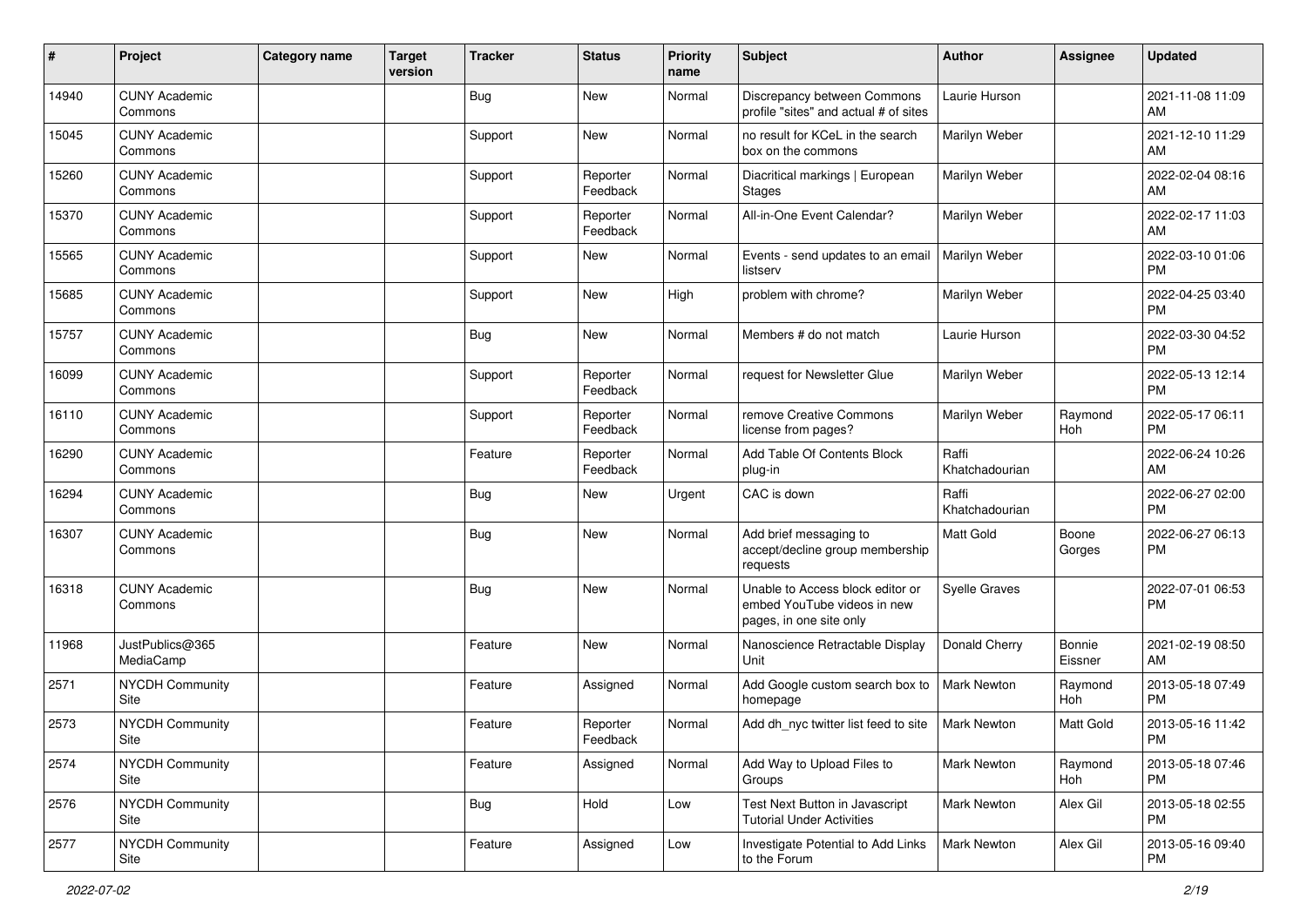| #     | Project                         | <b>Category name</b>           | <b>Target</b><br>version | <b>Tracker</b> | <b>Status</b>        | <b>Priority</b><br>name | <b>Subject</b>                                                         | <b>Author</b>           | <b>Assignee</b> | <b>Updated</b>                |
|-------|---------------------------------|--------------------------------|--------------------------|----------------|----------------------|-------------------------|------------------------------------------------------------------------|-------------------------|-----------------|-------------------------------|
| 2618  | <b>NYCDH Community</b><br>Site  |                                |                          | Bug            | Assigned             | Low                     | Mark blogs as spam when created   Matt Gold<br>by users marked as spam |                         | Boone<br>Gorges | 2013-06-09 11:38<br><b>PM</b> |
| 8992  | <b>NYCDH Community</b><br>Site  |                                |                          | <b>Bug</b>     | Assigned             | Normal                  | Multiple RBE error reports                                             | Matt Gold               | Raymond<br>Hoh  | 2017-12-11 05:43<br><b>PM</b> |
| 14908 | <b>CUNY Academic</b><br>Commons | Performance                    |                          | <b>Bug</b>     | <b>New</b>           | Normal                  | Stale object cache on cdev                                             | Raymond Hoh             | Boone<br>Gorges | 2021-12-07 09:45<br>AM        |
| 16177 | <b>CUNY Academic</b><br>Commons | Reply By Email                 |                          | Bug            | <b>New</b>           | Normal                  | Switch to Inbound mode for RBE                                         | Raymond Hoh             | Raymond<br>Hoh  | 2022-05-30 04:32<br><b>PM</b> |
| 15767 | <b>CUNY Academic</b><br>Commons | WordPress (misc)               |                          | Support        | New                  | Normal                  | Site loading slowly                                                    | scott voth              | Boone<br>Gorges | 2022-04-04 08:56<br><b>PM</b> |
| 16245 | <b>CUNY Academic</b><br>Commons | WordPress (misc)               |                          | Bug            | Reporter<br>Feedback | Normal                  | Save Button missing on<br><b>WordPress Profile page</b>                | scott voth              | Raymond<br>Hoh  | 2022-06-16 03:09<br><b>PM</b> |
| 16255 | <b>CUNY Academic</b><br>Commons | WordPress (misc)               |                          | Bug            | New                  | Normal                  | Need to define 'MULTISITE'<br>constant in wp-config.php                | Raymond Hoh             |                 | 2022-06-19 09:31<br>AM        |
| 15516 | <b>CUNY Academic</b><br>Commons | <b>WordPress Plugins</b>       |                          | <b>Bug</b>     | Reporter<br>Feedback | Normal                  | Can't publish or save draft of post<br>on wordpress.com                | Raffi<br>Khatchadourian | Raymond<br>Hoh  | 2022-03-02 05:52<br><b>PM</b> |
| 16314 | <b>CUNY Academic</b><br>Commons | <b>WordPress Plugins</b>       |                          | Feature        | New                  | Normal                  | Install Multicollab plug-in?                                           | Raffi<br>Khatchadourian |                 | 2022-06-29 03:44<br><b>PM</b> |
| 15883 | <b>CUNY Academic</b><br>Commons |                                | 2.1.0                    | Feature        | New                  | Normal                  | Release BPGES update                                                   | Boone Gorges            | Boone<br>Gorges | 2022-05-26 10:39<br>AM        |
| 10439 | <b>CUNY Academic</b><br>Commons | Design                         | 2.1.0                    | Design/UX      | New                  | Normal                  | Create Style Guide for Commons                                         | Sonja Leix              | Sara Cannon     | 2022-06-28 01:43<br><b>PM</b> |
| 13891 | <b>CUNY Academic</b><br>Commons | Internal Tools and<br>Workflow | 2.1.0                    | Feature        | New                  | Normal                  | Migrate automated linting to<br>GitHub Actions                         | Boone Gorges            | Jeremy Felt     | 2022-06-29 11:13<br>AM        |
| 15194 | <b>CUNY Academic</b><br>Commons | Internal Tools and<br>Workflow | 2.1.0                    | Feature        | New                  | Normal                  | PHPCS sniff for un-restored<br>switch_to_blog() calls                  | Boone Gorges            | Jeremy Felt     | 2022-05-26 10:45<br>AM        |
| 13946 | <b>CUNY Academic</b><br>Commons | <b>WordPress Plugins</b>       | 2.1.0                    | Support        | Assigned             | Normal                  | <b>Custom Embed handler For</b><br>OneDrive files                      | scott voth              | Raymond<br>Hoh  | 2022-05-26 10:46<br>AM        |
| 9207  | <b>CUNY Academic</b><br>Commons |                                | Future<br>release        | Support        | Reporter<br>Feedback | Normal                  | display dashboards made in<br>Tableau?                                 | Marilyn Weber           | Boone<br>Gorges | 2018-04-10 10:42<br>AM        |
| 10368 | <b>CUNY Academic</b><br>Commons |                                | Future<br>release        | Feature        | Assigned             | Normal                  | Use ORCID data to populate<br>academic profile page                    | Stephen Francoeur       | Boone<br>Gorges | 2018-09-25 01:53<br><b>PM</b> |
| 11131 | <b>CUNY Academic</b><br>Commons |                                | Future<br>release        | Feature        | Reporter<br>Feedback | Normal                  | Image Annotation Plugins                                               | Laurie Hurson           |                 | 2019-02-26 11:33<br>AM        |
| 11392 | <b>CUNY Academic</b><br>Commons |                                | Future<br>release        | Bug            | New                  | Normal                  | Migrate users away from<br><b>StatPress</b>                            | Boone Gorges            |                 | 2019-04-23 03:53<br><b>PM</b> |
| 16092 | <b>CUNY Academic</b><br>Commons |                                | Future<br>release        | Feature        | Hold                 | Normal                  | Don't show main site in Site<br>search results                         | Boone Gorges            | Boone<br>Gorges | 2022-05-17 03:12<br><b>PM</b> |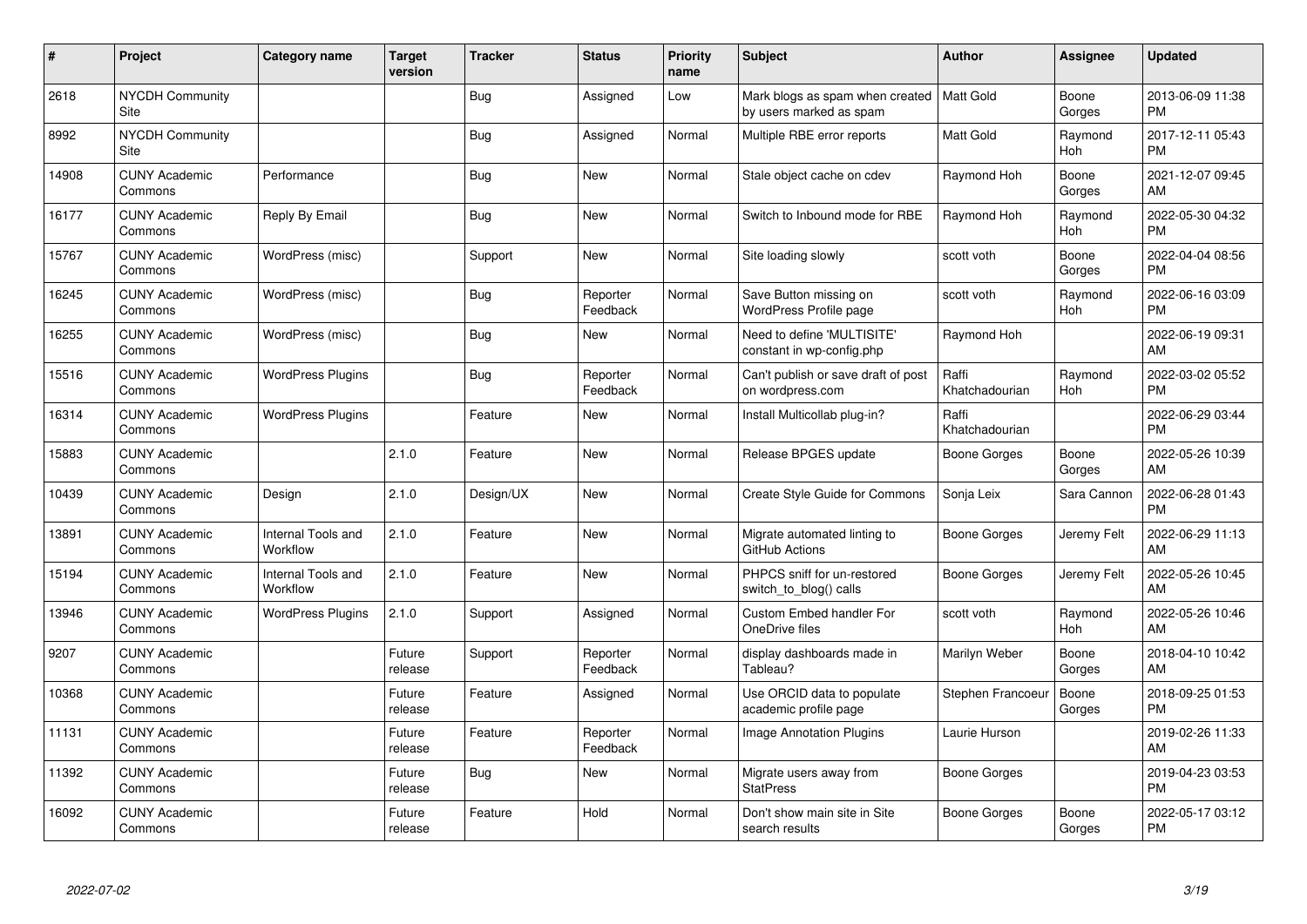| #    | Project                         | <b>Category name</b>      | <b>Target</b><br>version | <b>Tracker</b> | <b>Status</b> | Priority<br>name | <b>Subject</b>                                                                            | Author             | <b>Assignee</b>     | <b>Updated</b>                |
|------|---------------------------------|---------------------------|--------------------------|----------------|---------------|------------------|-------------------------------------------------------------------------------------------|--------------------|---------------------|-------------------------------|
| 8900 | <b>CUNY Academic</b><br>Commons | Accessibility             | Future<br>release        | Feature        | Assigned      | Normal           | Look into tools to enforce<br>accessibility in WP environment                             | <b>Matt Gold</b>   | Boone<br>Gorges     | 2022-04-26 11:59<br>AM.       |
| 8901 | <b>CUNY Academic</b><br>Commons | Accessibility             | Future<br>release        | Feature        | Assigned      | Normal           | Theme analysis for accessibility                                                          | Matt Gold          | Boone<br>Gorges     | 2022-04-26 11:59<br>AM        |
| 1460 | <b>CUNY Academic</b><br>Commons | Analytics                 | Future<br>release        | Feature        | Assigned      | Normal           | <b>Update System Report</b>                                                               | <b>Brian Foote</b> | Boone<br>Gorges     | 2015-11-09 06:13<br><b>PM</b> |
| 5581 | <b>CUNY Academic</b><br>Commons | Analytics                 | Future<br>release        | Feature        | Assigned      | Normal           | Explore alternatives to Google<br>Analytics                                               | <b>Matt Gold</b>   | Valerie<br>Townsend | 2020-04-17 03:12<br>PM.       |
| 7022 | <b>CUNY Academic</b><br>Commons | Announcements             | Future<br>release        | Bug            | New           | Normal           | Sitewide announcements should<br>be displayed on, and dismissable<br>from, mapped domains | Boone Gorges       | Boone<br>Gorges     | 2018-03-22 10:18<br>AM        |
| 4635 | <b>CUNY Academic</b><br>Commons | Authentication            | Future<br>release        | Feature        | New           | Normal           | Allow non-WP authentication                                                               | Boone Gorges       | Sonja Leix          | 2019-03-01 02:05<br><b>PM</b> |
| 9720 | <b>CUNY Academic</b><br>Commons | Authentication            | Future<br>release        | Feature        | New           | Normal           | The Commons should be an<br>oAuth provider                                                | Boone Gorges       |                     | 2019-03-01 02:04<br><b>PM</b> |
| 5691 | <b>CUNY Academic</b><br>Commons | <b>Blogs (BuddyPress)</b> | Future<br>release        | Bug            | Assigned      | High             | Differing numbers on Sites display                                                        | <b>Matt Gold</b>   | Raymond<br>Hoh      | 2016-06-13 01:37<br><b>PM</b> |
| 6078 | <b>CUNY Academic</b><br>Commons | Blogs (BuddyPress)        | Future<br>release        | Feature        | New           | Normal           | <b>Explore Adding Network Blog</b><br>Metadata Plugin                                     | Luke Waltzer       | Luke Waltzer        | 2016-10-11 10:29<br><b>PM</b> |
| 8835 | <b>CUNY Academic</b><br>Commons | <b>Blogs (BuddyPress)</b> | Future<br>release        | Feature        | New           | Normal           | Extend cuny.is shortlinks to sites                                                        | Luke Waltzer       | Boone<br>Gorges     | 2022-04-26 11:59<br>AM.       |
| 8836 | <b>CUNY Academic</b><br>Commons | Blogs (BuddyPress)        | Future<br>release        | Feature        | Assigned      | Normal           | Redesign site launch process                                                              | Matt Gold          | Boone<br>Gorges     | 2019-10-03 02:49<br><b>PM</b> |
| 58   | <b>CUNY Academic</b><br>Commons | <b>BuddyPress</b> (misc)  | Future<br>release        | Feature        | Assigned      | Low              | Make member search sortable by<br>last name                                               | Roberta Brody      | Boone<br>Gorges     | 2010-08-26 02:38<br>PM.       |
| 310  | <b>CUNY Academic</b><br>Commons | <b>BuddyPress</b> (misc)  | Future<br>release        | Feature        | Assigned      | Low              | <b>Friend Request Email</b>                                                               | <b>Matt Gold</b>   | Samantha<br>Raddatz | 2015-11-09 05:08<br><b>PM</b> |
| 377  | <b>CUNY Academic</b><br>Commons | <b>BuddyPress (misc)</b>  | Future<br>release        | Feature        | Assigned      | Normal           | Like buttons                                                                              | <b>Matt Gold</b>   | Boone<br>Gorges     | 2010-11-16 05:13<br><b>PM</b> |
| 435  | <b>CUNY Academic</b><br>Commons | <b>BuddyPress</b> (misc)  | Future<br>release        | Feature        | Assigned      | Normal           | Include Avatar Images in Forum<br><b>Post Notification Emails</b>                         | Matt Gold          | Boone<br>Gorges     | 2010-12-08 12:40<br><b>PM</b> |
| 500  | <b>CUNY Academic</b><br>Commons | <b>BuddyPress</b> (misc)  | Future<br>release        | Feature        | Assigned      | Normal           | Export Group Data                                                                         | <b>Matt Gold</b>   | Boone<br>Gorges     | 2010-12-19 12:09<br>PM        |
| 554  | <b>CUNY Academic</b><br>Commons | BuddyPress (misc)         | Future<br>release        | Feature        | Assigned      | Normal           | Add Trackback notifications to<br>site-wide activity feed                                 | <b>Matt Gold</b>   | Boone<br>Gorges     | 2015-11-09 06:19<br><b>PM</b> |
| 599  | <b>CUNY Academic</b><br>Commons | <b>BuddyPress</b> (misc)  | Future<br>release        | Feature        | Assigned      | Normal           | Consider adding rating plugins for<br>BuddyPress/BBPress                                  | Matt Gold          | Boone<br>Gorges     | 2011-08-22 06:50<br><b>PM</b> |
| 635  | <b>CUNY Academic</b><br>Commons | BuddyPress (misc)         | Future<br>release        | Feature        | Assigned      | Normal           | Big Blue Button -<br>Videoconferencing in Groups and<br>Blogs                             | Matt Gold          | Boone<br>Gorges     | 2011-03-14 03:24<br>PM.       |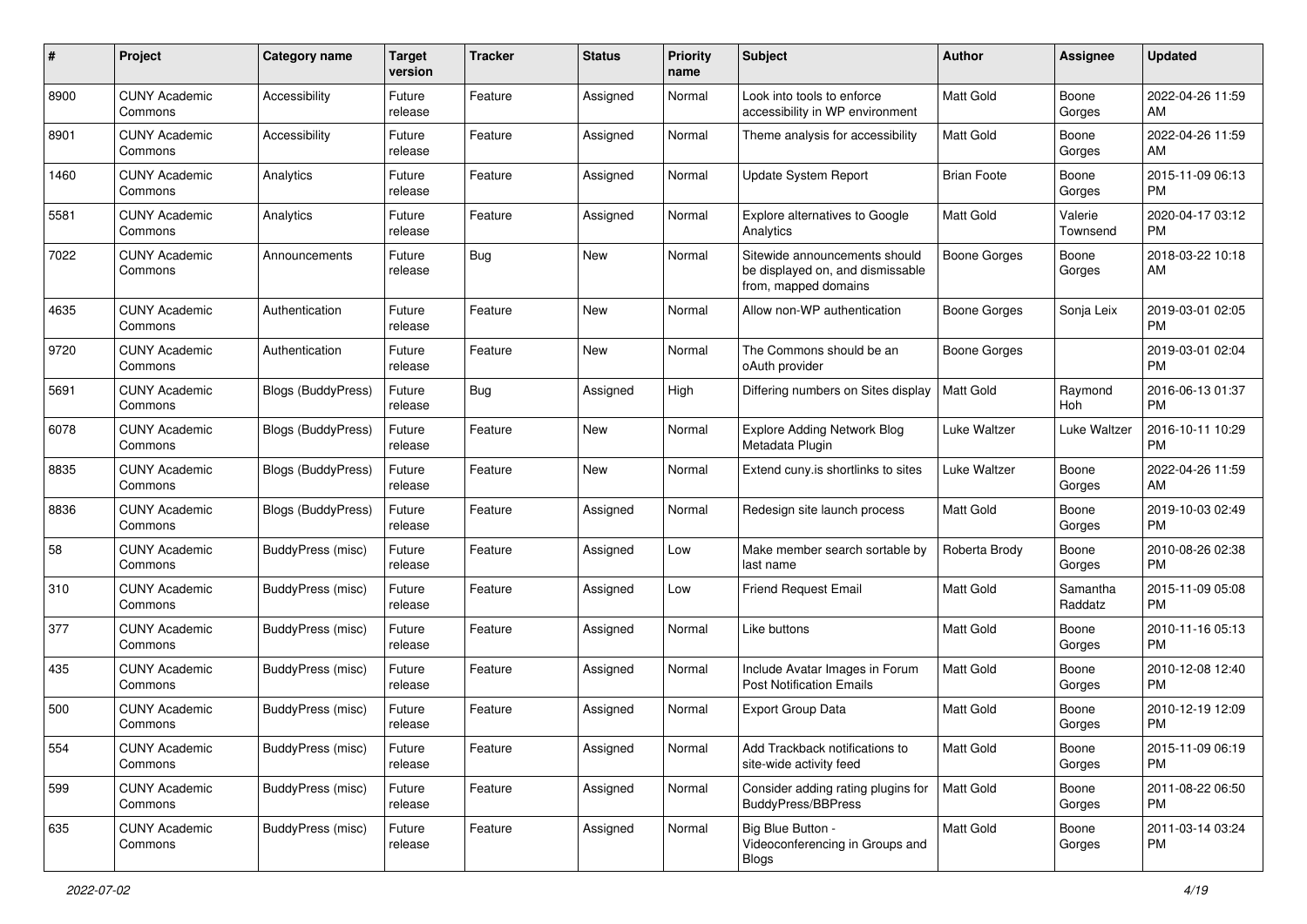| $\#$  | Project                         | <b>Category name</b>   | <b>Target</b><br>version | <b>Tracker</b> | <b>Status</b> | Priority<br>name | <b>Subject</b>                                                   | <b>Author</b>       | <b>Assignee</b>     | <b>Updated</b>                |
|-------|---------------------------------|------------------------|--------------------------|----------------|---------------|------------------|------------------------------------------------------------------|---------------------|---------------------|-------------------------------|
| 1423  | <b>CUNY Academic</b><br>Commons | BuddyPress (misc)      | Future<br>release        | Feature        | Assigned      | Low              | Show an avatar for pingback<br>comment activity items            | Boone Gorges        | <b>Tahir Butt</b>   | 2016-10-24 12:03<br><b>PM</b> |
| 2325  | <b>CUNY Academic</b><br>Commons | BuddyPress (misc)      | Future<br>release        | Feature        | Assigned      | Low              | Profile should have separate fields<br>for first/last names      | local admin         | Boone<br>Gorges     | 2015-11-09 06:09<br><b>PM</b> |
| 7624  | <b>CUNY Academic</b><br>Commons | BuddyPress (misc)      | Future<br>release        | Design/UX      | New           | Normal           | <b>BP Notifications</b>                                          | Luke Waltzer        | Paige Dupont        | 2017-02-08 10:43<br><b>PM</b> |
| 11243 | <b>CUNY Academic</b><br>Commons | BuddyPress (misc)      | Future<br>release        | Bug            | <b>New</b>    | Normal           | Audit bp-custom.php                                              | Raymond Hoh         | Raymond<br>Hoh      | 2022-04-26 11:59<br>AM        |
| 519   | <b>CUNY Academic</b><br>Commons | <b>BuddyPress Docs</b> | Future<br>release        | Feature        | Assigned      | Low              | TOC for individual docs - for new<br>BP "wiki-like" plugin       | scott voth          | Boone<br>Gorges     | 2015-11-09 05:54<br><b>PM</b> |
| 618   | <b>CUNY Academic</b><br>Commons | <b>BuddyPress Docs</b> | Future<br>release        | Feature        | Assigned      | Normal           | BuddyPress Docs: export formats                                  | <b>Boone Gorges</b> | Boone<br>Gorges     | 2015-11-09 05:38<br><b>PM</b> |
| 1417  | <b>CUNY Academic</b><br>Commons | <b>BuddyPress Docs</b> | Future<br>release        | Feature        | Assigned      | Low              | <b>Bulk actions for BuddyPress Docs</b>                          | <b>Boone Gorges</b> | Boone<br>Gorges     | 2016-10-17 10:41<br><b>PM</b> |
| 1422  | <b>CUNY Academic</b><br>Commons | <b>BuddyPress Docs</b> | Future<br>release        | Feature        | Assigned      | Normal           | Make "created Doc" activity icons<br>non-mini                    | Boone Gorges        | Boone<br>Gorges     | 2015-11-09 05:48<br><b>PM</b> |
| 1744  | <b>CUNY Academic</b><br>Commons | <b>BuddyPress Docs</b> | Future<br>release        | Feature        | Assigned      | Normal           | Spreadsheet-style Docs                                           | Boone Gorges        | Boone<br>Gorges     | 2015-11-09 06:13<br><b>PM</b> |
| 2523  | <b>CUNY Academic</b><br>Commons | <b>BuddyPress Docs</b> | Future<br>release        | Feature        | Assigned      | Normal           | Allow Users to Upload Images to<br><b>BP</b> Docs                | Matt Gold           | Boone<br>Gorges     | 2015-11-09 06:14<br><b>PM</b> |
| 4226  | <b>CUNY Academic</b><br>Commons | <b>BuddyPress Docs</b> | Future<br>release        | Design/UX      | New           | Normal           | Add option to connect a Doc with<br>a Group                      | Samantha Raddatz    | Samantha<br>Raddatz | 2015-09-09 04:08<br><b>PM</b> |
| 6389  | <b>CUNY Academic</b><br>Commons | <b>BuddyPress Docs</b> | Future<br>release        | Feature        | New           | Low              | Make Discussion Area Visible<br>When Editing a Doc               | Luke Waltzer        | Boone<br>Gorges     | 2016-10-21 04:16<br><b>PM</b> |
| 13466 | <b>CUNY Academic</b><br>Commons | Cavalcade              | Future<br>release        | Feature        | New           | Normal           | Automated cleanup for duplicate<br>Cavalcade tasks               | Boone Gorges        | Boone<br>Gorges     | 2020-10-13 05:24<br><b>PM</b> |
| 10226 | <b>CUNY Academic</b><br>Commons | Courses                | Future<br>release        | Feature        | New           | Normal           | Add "My Courses" to drop down<br>list                            | scott voth          | Boone<br>Gorges     | 2021-11-19 12:42<br><b>PM</b> |
| 11789 | <b>CUNY Academic</b><br>Commons | Courses                | Future<br>release        | Feature        | New           | Normal           | Ability to remove item from<br>Courses list                      | Laurie Hurson       | Sonja Leix          | 2019-09-24 12:28<br><b>PM</b> |
| 860   | <b>CUNY Academic</b><br>Commons | Design                 | Future<br>release        | Design/UX      | Assigned      | Normal           | <b>Standardize Button Treatment</b><br><b>Across the Commons</b> | Chris Stein         | Chris Stein         | 2014-05-01 09:45<br>AM        |
| 2754  | <b>CUNY Academic</b><br>Commons | Design                 | Future<br>release        | Feature        | Assigned      | Normal           | Determine strategy for CAC logo<br>handling in top header        | Micki Kaufman       | Chris Stein         | 2015-01-05 08:53<br><b>PM</b> |
| 4225  | <b>CUNY Academic</b><br>Commons | DiRT Integration       | Future<br>release        | Design/UX      | New           | Normal           | Add information to DIRT page (in<br>Create a Group)              | Samantha Raddatz    | Matt Gold           | 2015-06-26 03:14<br><b>PM</b> |
| 14496 | <b>CUNY Academic</b><br>Commons | Domain Mapping         | Future<br>release        | Bug            | <b>New</b>    | Normal           | Mapped domain SSO uses<br>third-party cookies                    | Raymond Hoh         | Raymond<br>Hoh      | 2021-05-24 04:03<br>PM        |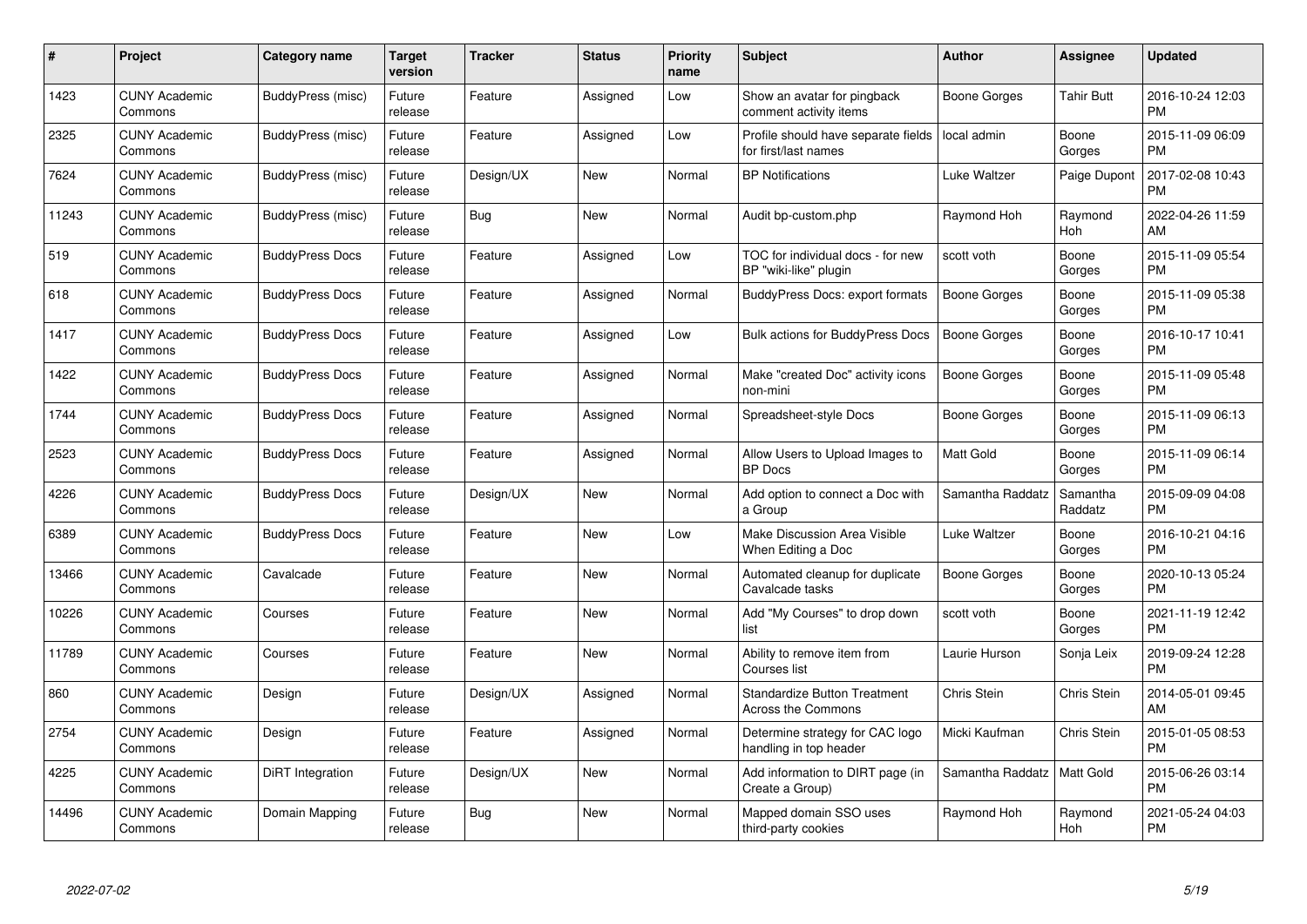| #     | Project                         | <b>Category name</b>       | <b>Target</b><br>version | <b>Tracker</b> | <b>Status</b>        | <b>Priority</b><br>name | <b>Subject</b>                                                                    | <b>Author</b>       | <b>Assignee</b> | <b>Updated</b>                |
|-------|---------------------------------|----------------------------|--------------------------|----------------|----------------------|-------------------------|-----------------------------------------------------------------------------------|---------------------|-----------------|-------------------------------|
| 1165  | <b>CUNY Academic</b><br>Commons | <b>Email Invitations</b>   | Future<br>release        | Feature        | Assigned             | Low                     | Allow saved lists of invitees under<br>Send Invites                               | <b>Boone Gorges</b> | Boone<br>Gorges | 2015-11-09 06:03<br><b>PM</b> |
| 1166  | <b>CUNY Academic</b><br>Commons | <b>Email Invitations</b>   | Future<br>release        | Feature        | <b>New</b>           | Low                     | Better organizational tools for Sent   Boone Gorges<br><b>Invites</b>             |                     | Boone<br>Gorges | 2015-11-09 06:02<br><b>PM</b> |
| 1167  | <b>CUNY Academic</b><br>Commons | Email Invitations          | Future<br>release        | Feature        | New                  | Low                     | Allow email invitations to be resent                                              | <b>Boone Gorges</b> | Boone<br>Gorges | 2015-11-12 12:53<br>AM        |
| 333   | <b>CUNY Academic</b><br>Commons | <b>Email Notifications</b> | Future<br>release        | Feature        | Assigned             | Low                     | Delay Forum Notification Email<br>Delivery Until After Editing Period<br>Ends     | <b>Matt Gold</b>    | Raymond<br>Hoh  | 2015-11-09 06:01<br><b>PM</b> |
| 5992  | <b>CUNY Academic</b><br>Commons | <b>Email Notifications</b> | Future<br>release        | Feature        | New                  | Normal                  | Changing the From line of<br>autogenerated blog emails                            | Marilyn Weber       |                 | 2018-09-27 05:19<br><b>PM</b> |
| 11971 | <b>CUNY Academic</b><br>Commons | <b>Email Notifications</b> | Future<br>release        | Bug            | Reporter<br>Feedback | Low                     | Pictures obscured in emailed post<br>notifications                                | Marilyn Weber       | Raymond<br>Hoh  | 2019-11-21 01:14<br><b>PM</b> |
| 12042 | <b>CUNY Academic</b><br>Commons | <b>Email Notifications</b> | Future<br>release        | Feature        | <b>New</b>           | Normal                  | Improved error logging for BPGES<br>send queue                                    | <b>Boone Gorges</b> | Boone<br>Gorges | 2021-11-19 12:25<br><b>PM</b> |
| 15604 | <b>CUNY Academic</b><br>Commons | <b>Email Notifications</b> | Future<br>release        | Feature        | Assigned             | Normal                  | <b>Restructure Commons Group</b><br>Digest Email Messages                         | <b>Matt Gold</b>    | Boone<br>Gorges | 2022-05-26 10:45<br>AM        |
| 3475  | <b>CUNY Academic</b><br>Commons | Events                     | Future<br>release        | Feature        | Assigned             | Normal                  | Request to add plugin to<br>streamline room<br>booking/appointment booking        | Naomi Barrettara    | Boone<br>Gorges | 2014-12-01 05:14<br><b>PM</b> |
| 4053  | <b>CUNY Academic</b><br>Commons | Events                     | Future<br>release        | Feature        | Assigned             | Normal                  | Create new tab for past events                                                    | Matt Gold           | Boone<br>Gorges | 2015-05-12 02:10<br><b>PM</b> |
| 4238  | <b>CUNY Academic</b><br>Commons | Events                     | Future<br>release        | Feature        | Assigned             | Normal                  | Copy Events to Other Groups?                                                      | <b>Matt Gold</b>    | Boone<br>Gorges | 2015-07-02 10:08<br>AM        |
| 4438  | <b>CUNY Academic</b><br>Commons | Events                     | Future<br>release        | <b>Bug</b>     | Assigned             | Normal                  | Events Calendar - Export<br><b>Recurring Events</b>                               | scott voth          | Daniel Jones    | 2016-05-23 04:25<br><b>PM</b> |
| 4481  | <b>CUNY Academic</b><br>Commons | Events                     | Future<br>release        | Feature        | <b>New</b>           | Normal                  | Group admins/mods should have<br>the ability to unlink an event from<br>the group | Boone Gorges        | Boone<br>Gorges | 2017-04-24 03:53<br><b>PM</b> |
| 4592  | <b>CUNY Academic</b><br>Commons | Events                     | Future<br>release        | Design/UX      | New                  | Normal                  | Event Creation - Venue Dropdown<br>Slow                                           | Samantha Raddatz    | Boone<br>Gorges | 2015-09-14 04:56<br><b>PM</b> |
| 4903  | <b>CUNY Academic</b><br>Commons | Events                     | Future<br>release        | Design/UX      | Assigned             | Normal                  | Improving visual appearance of<br>event calendars                                 | Matt Gold           | Boone<br>Gorges | 2016-10-13 11:51<br>AM        |
| 5016  | <b>CUNY Academic</b><br>Commons | Events                     | Future<br>release        | Feature        | Assigned             | Low                     | Allow comments to be posted on<br>events                                          | <b>Matt Gold</b>    | Raymond<br>Hoh  | 2019-03-01 02:23<br><b>PM</b> |
| 5696  | <b>CUNY Academic</b><br>Commons | Events                     | Future<br>release        | Feature        | Assigned             | Normal                  | Events Calendar - display options<br>calendar aggregation /                       | <b>Matt Gold</b>    | Boone<br>Gorges | 2016-10-13 11:44<br>AM        |
| 6749  | <b>CUNY Academic</b><br>Commons | Events                     | Future<br>release        | Bug            | <b>New</b>           | Low                     | BPEO iCal request can trigger<br>very large number of DB queries                  | Boone Gorges        | Raymond<br>Hoh  | 2016-11-15 10:09<br><b>PM</b> |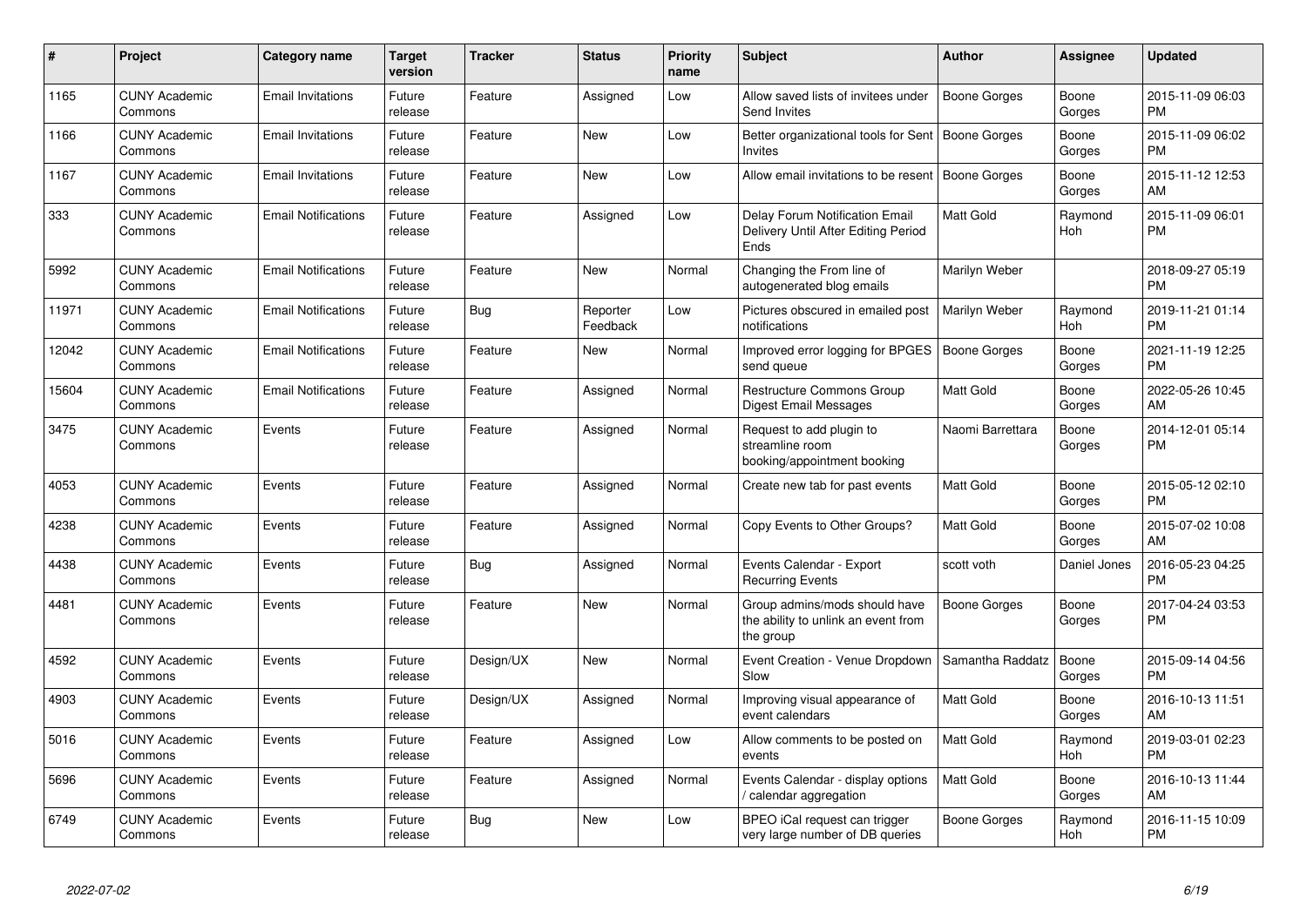| #     | Project                         | Category name      | <b>Target</b><br>version | <b>Tracker</b> | <b>Status</b> | <b>Priority</b><br>name | Subject                                                                             | Author              | <b>Assignee</b>     | <b>Updated</b>                |
|-------|---------------------------------|--------------------|--------------------------|----------------|---------------|-------------------------|-------------------------------------------------------------------------------------|---------------------|---------------------|-------------------------------|
| 11531 | <b>CUNY Academic</b><br>Commons | Events             | Future<br>release        | Feature        | <b>New</b>    | Normal                  | Main Events calendar should<br>include non-public events that<br>user has access to | scott voth          | Boone<br>Gorges     | 2019-06-11 10:00<br>AM        |
| 653   | <b>CUNY Academic</b><br>Commons | Group Blogs        | Future<br>release        | Feature        | Assigned      | Normal                  | Redesign Integration of Groups<br>and Blogs                                         | <b>Matt Gold</b>    | Samantha<br>Raddatz | 2015-11-09 05:40<br><b>PM</b> |
| 3580  | <b>CUNY Academic</b><br>Commons | Group Blogs        | Future<br>release        | Feature        | New           | Normal                  | Multiple blogs per group                                                            | <b>Boone Gorges</b> | Boone<br>Gorges     | 2018-02-20 02:02<br><b>PM</b> |
| 8756  | <b>CUNY Academic</b><br>Commons | Group Blogs        | Future<br>release        | Feature        | Hold          | Normal                  | Connect multiple blogs to one<br>group?                                             | <b>Matt Gold</b>    | Boone<br>Gorges     | 2017-09-30 10:42<br>AM        |
| 1192  | <b>CUNY Academic</b><br>Commons | <b>Group Files</b> | Future<br>release        | Feature        | Assigned      | Low                     | When posting group files, allow<br>users to add a category without<br>saving        | Matt Gold           | Raymond<br>Hoh      | 2015-11-09 05:53<br><b>PM</b> |
| 3080  | <b>CUNY Academic</b><br>Commons | <b>Group Files</b> | Future<br>release        | Feature        | Assigned      | Low                     | Create a system to keep track of<br>file changes                                    | <b>Matt Gold</b>    | Boone<br>Gorges     | 2014-02-26 10:04<br><b>PM</b> |
| 3354  | <b>CUNY Academic</b><br>Commons | <b>Group Files</b> | Future<br>release        | Feature        | Assigned      | Low                     | Allow Group Download of Multiple<br><b>Selected Files</b>                           | <b>Matt Gold</b>    | Chris Stein         | 2014-08-01 08:50<br>AM        |
| 11834 | <b>CUNY Academic</b><br>Commons | <b>Group Files</b> | Future<br>release        | Feature        | New           | Normal                  | Improved tools for managing<br>group file folders                                   | <b>Boone Gorges</b> | Sonja Leix          | 2019-09-06 03:55<br><b>PM</b> |
| 12091 | <b>CUNY Academic</b><br>Commons | <b>Group Files</b> | Future<br>release        | Feature        | New           | Normal                  | Improved pre-upload file validation<br>for bp-group-documents                       | <b>Boone Gorges</b> | Boone<br>Gorges     | 2019-11-14 01:21<br><b>PM</b> |
| 585   | <b>CUNY Academic</b><br>Commons | Group Forums       | Future<br>release        | Feature        | Assigned      | Normal                  | Merge Forum Topics                                                                  | Sarah Morgano       | Boone<br>Gorges     | 2011-07-06 04:11<br><b>PM</b> |
| 3059  | <b>CUNY Academic</b><br>Commons | Group Forums       | Future<br>release        | Design/UX      | New           | Normal                  | Forum Post Permissable Content<br><b>Explanatory Text</b>                           | Chris Stein         | Chris Stein         | 2015-04-02 11:27<br>AM        |
| 3192  | <b>CUNY Academic</b><br>Commons | Group Forums       | Future<br>release        | Feature        | Assigned      | Normal                  | Customizable forum views for<br>bbPress 2.x group forums                            | Boone Gorges        | Raymond<br>Hoh      | 2015-11-09 12:47<br><b>PM</b> |
| 3193  | <b>CUNY Academic</b><br>Commons | Group Forums       | Future<br>release        | Feature        | Assigned      | Normal                  | bbPress 2.x dynamic roles and<br><b>RBE</b>                                         | Boone Gorges        | Boone<br>Gorges     | 2014-09-30 01:30<br><b>PM</b> |
| 4221  | <b>CUNY Academic</b><br>Commons | Group Forums       | Future<br>release        | Design/UX      | Assigned      | Normal                  | Add 'Number of Posts' display<br>option to Forum page                               | Samantha Raddatz    | Samantha<br>Raddatz | 2015-06-26 02:21<br><b>PM</b> |
| 5268  | <b>CUNY Academic</b><br>Commons | Group Forums       | Future<br>release        | Bug            | Assigned      | Normal                  | Long-time to post to multiple<br>groups                                             | Luke Waltzer        | Daniel Jones        | 2016-09-07 06:31<br><b>PM</b> |
| 6392  | <b>CUNY Academic</b><br>Commons | Group Forums       | Future<br>release        | Design/UX      | Assigned      | Low                     | Composition/Preview Panes in<br>Forum Posts                                         | Luke Waltzer        | Paige Dupont        | 2016-10-21 04:26<br>PM        |
| 9835  | <b>CUNY Academic</b><br>Commons | Group Forums       | Future<br>release        | Bug            | Assigned      | Normal                  | add a "like" function?                                                              | Marilyn Weber       | Erik Trainer        | 2018-06-05 01:49<br><b>PM</b> |
| 10659 | <b>CUNY Academic</b><br>Commons | Group Forums       | Future<br>release        | Feature        | Assigned      | Normal                  | Post to multiple groups via email                                                   | Matt Gold           | Raymond<br>Hoh      | 2018-11-15 12:54<br>AM        |
| 13199 | <b>CUNY Academic</b><br>Commons | Group Forums       | Future<br>release        | Feature        | New           | Normal                  | Favoring Groups over bbPress<br>plugin                                              | Colin McDonald      | Colin<br>McDonald   | 2021-11-19 12:28<br><b>PM</b> |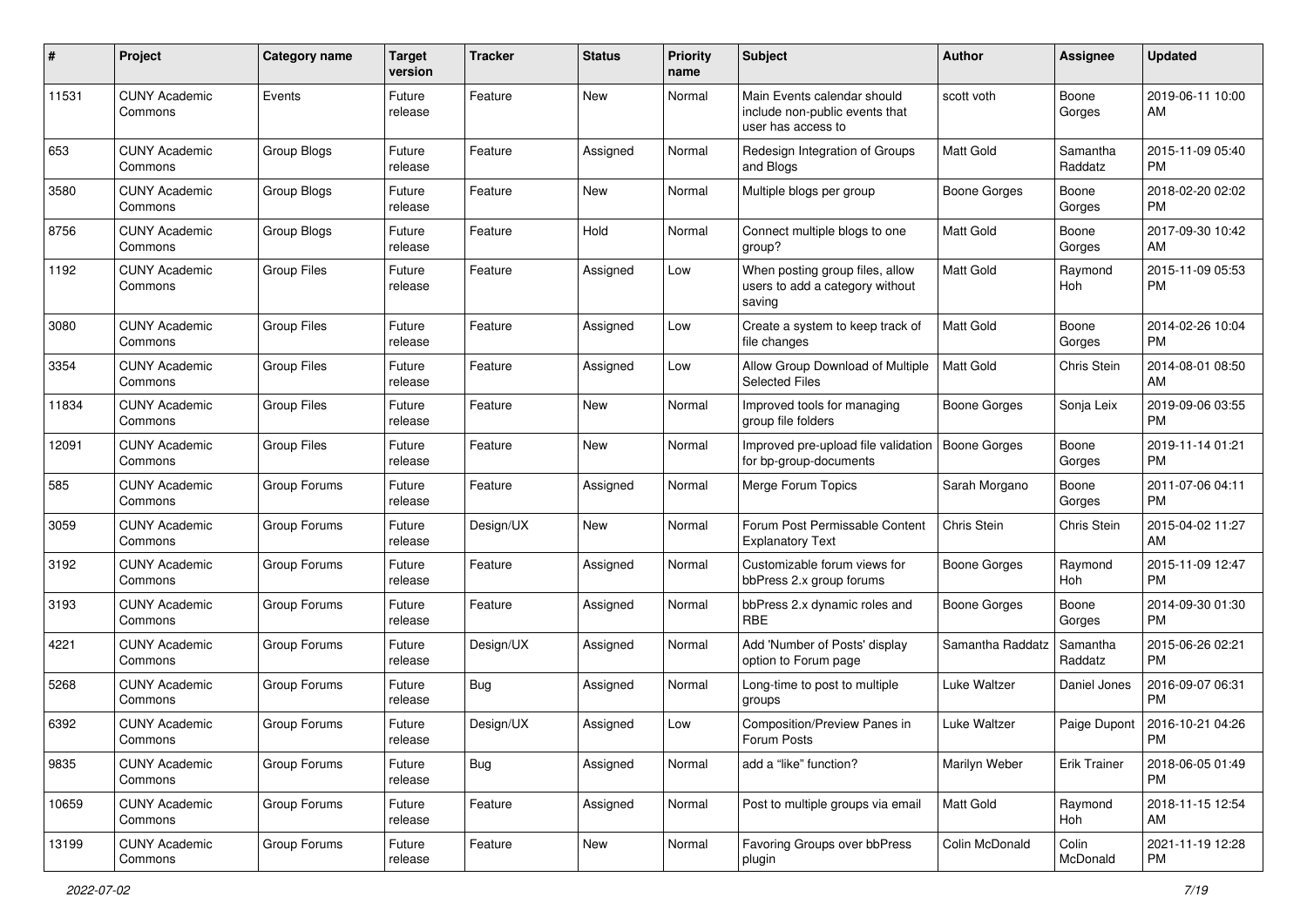| #     | Project                         | <b>Category name</b>        | <b>Target</b><br>version | <b>Tracker</b> | <b>Status</b>        | <b>Priority</b><br>name | <b>Subject</b>                                                                             | <b>Author</b>     | Assignee            | <b>Updated</b>                |
|-------|---------------------------------|-----------------------------|--------------------------|----------------|----------------------|-------------------------|--------------------------------------------------------------------------------------------|-------------------|---------------------|-------------------------------|
| 13358 | <b>CUNY Academic</b><br>Commons | Group Forums                | Future<br>release        | Feature        | New                  | Normal                  | Improved UI for group forum<br>threading settings                                          | Boone Gorges      | Raymond<br>Hoh      | 2021-11-19 12:27<br><b>PM</b> |
| 1456  | <b>CUNY Academic</b><br>Commons | Group Invitations           | Future<br>release        | Feature        | Reporter<br>Feedback | Low                     | Invite to Group Button from Profile<br>Field                                               | <b>Matt Gold</b>  | Samantha<br>Raddatz | 2015-11-09 05:59<br><b>PM</b> |
| 2610  | <b>CUNY Academic</b><br>Commons | Group Invitations           | Future<br>release        | Feature        | Assigned             | Low                     | Request: Custom invitation<br>message to group invites                                     | local admin       | Boone<br>Gorges     | 2015-11-09 06:13<br><b>PM</b> |
| 3308  | <b>CUNY Academic</b><br>Commons | Group Invitations           | Future<br>release        | Feature        | Assigned             | Normal                  | Allow members to rescind group<br>invitations                                              | <b>Matt Gold</b>  | Boone<br>Gorges     | 2015-04-01 08:53<br><b>PM</b> |
| 13370 | <b>CUNY Academic</b><br>Commons | Group Library               | Future<br>release        | Feature        | New                  | Normal                  | Library bulk deletion and folder<br>editing                                                | Colin McDonald    | Boone<br>Gorges     | 2020-10-13 10:41<br>AM        |
| 13650 | <b>CUNY Academic</b><br>Commons | Group Library               | Future<br>release        | Feature        | New                  | Normal                  | Forum Attachments in Group<br>Library                                                      | Laurie Hurson     |                     | 2021-11-19 12:30<br><b>PM</b> |
| 14309 | <b>CUNY Academic</b><br>Commons | Group Library               | Future<br>release        | Feature        | <b>New</b>           | Normal                  | Better handling of<br>bp group document file download<br>attempts when file is not present | Boone Gorges      | Boone<br>Gorges     | 2021-11-19 12:28<br><b>PM</b> |
| 481   | <b>CUNY Academic</b><br>Commons | Groups (misc)               | Future<br>release        | Feature        | Assigned             | Normal                  | ability to archive inactive groups<br>and blogs                                            | Michael Mandiberg | Samantha<br>Raddatz | 2015-11-09 05:56<br><b>PM</b> |
| 1544  | <b>CUNY Academic</b><br>Commons | Groups (misc)               | Future<br>release        | Feature        | Reporter<br>Feedback | Normal                  | Group Filtering and Sorting                                                                | Matt Gold         | <b>Chris Stein</b>  | 2019-03-01 02:25<br><b>PM</b> |
| 3458  | <b>CUNY Academic</b><br>Commons | Groups (misc)               | Future<br>release        | Feature        | Assigned             | Normal                  | Filter Members of Group by<br>Campus                                                       | Michael Smith     | Samantha<br>Raddatz | 2014-09-26 08:32<br><b>PM</b> |
| 7115  | <b>CUNY Academic</b><br>Commons | Groups (misc)               | Future<br>release        | Feature        | Reporter<br>Feedback | Normal                  | make licensing info clear during<br>group creation                                         | Matt Gold         | Raymond<br>Hoh      | 2020-12-08 11:32<br>AM        |
| 12446 | <b>CUNY Academic</b><br>Commons | Groups (misc)               | Future<br>release        | Feature        | Reporter<br>Feedback | Normal                  | Toggle default site to group forum<br>posting                                              | Laurie Hurson     | Laurie Hurson       | 2020-03-10 11:57<br>AM        |
| 1888  | <b>CUNY Academic</b><br>Commons | Home Page                   | Future<br>release        | Feature        | Assigned             | Normal                  | Refactor BP MPO Activity Filter to<br>support proper pagination                            | Sarah Morgano     | Boone<br>Gorges     | 2014-05-01 07:11<br><b>PM</b> |
| 1983  | <b>CUNY Academic</b><br>Commons | Home Page                   | Future<br>release        | Feature        | Assigned             | Low                     | Media Library integration with<br><b>Featured Content plugin</b>                           | Boone Gorges      | Dominic<br>Giglio   | 2014-03-17 10:34<br>AM        |
| 4980  | <b>CUNY Academic</b><br>Commons | Home Page                   | Future<br>release        | Feature        | Assigned             | Normal                  | CAC Featured Content -- Adding<br>Randomization                                            | <b>Matt Gold</b>  | Boone<br>Gorges     | 2016-12-12 03:01<br><b>PM</b> |
| 10580 | <b>CUNY Academic</b><br>Commons | Information<br>Architecture | Future<br>release        | Design/UX      | New                  | Normal                  | Primary nav item review                                                                    | Boone Gorges      | Sara Cannon         | 2022-06-28 01:29<br><b>PM</b> |
| 5234  | <b>CUNY Academic</b><br>Commons | Membership                  | Future<br>release        | Feature        | Assigned             | Normal                  | Write Unconfirmed patch for WP                                                             | Boone Gorges      | Boone<br>Gorges     | 2016-10-24 11:18<br>AM        |
| 3330  | <b>CUNY Academic</b><br>Commons | My Commons                  | Future<br>release        | Feature        | Assigned             | Normal                  | "Commons Information" tool                                                                 | Boone Gorges      | Chris Stein         | 2014-09-22 08:46<br><b>PM</b> |
| 3517  | <b>CUNY Academic</b><br>Commons | My Commons                  | Future<br>release        | Feature        | Assigned             | Normal                  | Mute/Unmute My Commons<br>updates                                                          | <b>Matt Gold</b>  | Raymond<br>Hoh      | 2015-11-09 01:19<br><b>PM</b> |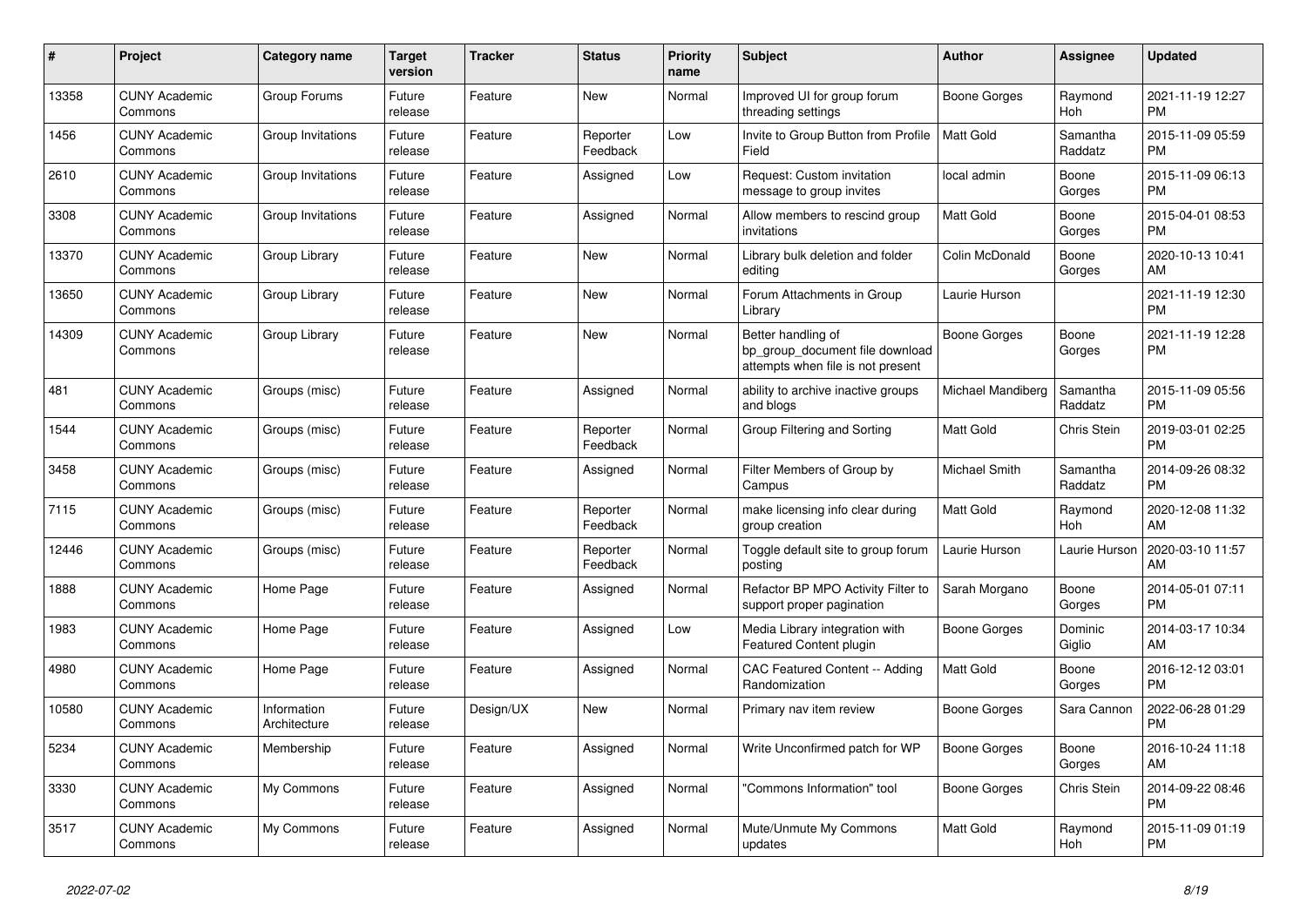| #     | <b>Project</b>                  | <b>Category name</b>    | <b>Target</b><br>version | <b>Tracker</b> | <b>Status</b> | <b>Priority</b><br>name | <b>Subject</b>                                                                             | <b>Author</b>    | Assignee              | <b>Updated</b>                |
|-------|---------------------------------|-------------------------|--------------------------|----------------|---------------|-------------------------|--------------------------------------------------------------------------------------------|------------------|-----------------------|-------------------------------|
| 3536  | <b>CUNY Academic</b><br>Commons | My Commons              | Future<br>release        | Feature        | Assigned      | Normal                  | Infinite Scroll on My Commons<br>page                                                      | Matt Gold        | Raymond<br>Hoh        | 2015-04-13 04:42<br><b>PM</b> |
| 3577  | <b>CUNY Academic</b><br>Commons | My Commons              | Future<br>release        | Design/UX      | Assigned      | Normal                  | Replies to items in My Commons                                                             | <b>Matt Gold</b> | Raymond<br><b>Hoh</b> | 2015-04-09 05:19<br><b>PM</b> |
| 4535  | <b>CUNY Academic</b><br>Commons | My Commons              | Future<br>release        | <b>Bug</b>     | New           | Low                     | My Commons filter issue                                                                    | scott voth       | Raymond<br>Hoh        | 2015-09-01 11:17<br>AM        |
| 9028  | <b>CUNY Academic</b><br>Commons | Onboarding              | Future<br>release        | Feature        | Assigned      | Normal                  | suggest groups to new members<br>during the registration process                           | Matt Gold        | Chris Stein           | 2018-10-24 12:34<br><b>PM</b> |
| 9895  | <b>CUNY Academic</b><br>Commons | Onboarding              | Future<br>release        | Feature        | Assigned      | Normal                  | Add "Accept Invitation"<br>link/button/function to Group<br>and/or Site invitation emails? | Luke Waltzer     | Boone<br>Gorges       | 2018-06-07 12:42<br>PM        |
| 5955  | <b>CUNY Academic</b><br>Commons | Outreach                | Future<br>release        | Feature        | Assigned      | Normal                  | Create auto-newsletter for<br>commons members                                              | Matt Gold        | Luke Waltzer          | 2016-08-30 10:34<br>AM        |
| 14787 | <b>CUNY Academic</b><br>Commons | Plugin Packages         | Future<br>release        | Feature        | <b>New</b>    | Normal                  | Creating a "Design" plugin<br>package                                                      | Laurie Hurson    | scott voth            | 2022-04-27 04:56<br><b>PM</b> |
| 2013  | <b>CUNY Academic</b><br>Commons | <b>Public Portfolio</b> | Future<br>release        | Feature        | Assigned      | Low                     | Have Profile Privacy Options show<br>up only for filled-in fields                          | Matt Gold        | Boone<br>Gorges       | 2015-11-09 06:09<br><b>PM</b> |
| 2753  | <b>CUNY Academic</b><br>Commons | <b>Public Portfolio</b> | Future<br>release        | Feature        | <b>New</b>    | Normal                  | Create actual actual tagification in<br>academic interests and other<br>fields             | Micki Kaufman    | Boone<br>Gorges       | 2015-01-05 08:52<br><b>PM</b> |
| 2832  | <b>CUNY Academic</b><br>Commons | <b>Public Portfolio</b> | Future<br>release        | Feature        | Assigned      | Normal                  | Improve interface for (not)<br>auto-linking profile fields                                 | Boone Gorges     | Chris Stein           | 2015-01-05 08:52<br><b>PM</b> |
| 2881  | <b>CUNY Academic</b><br>Commons | <b>Public Portfolio</b> | Future<br>release        | Feature        | Assigned      | Normal                  | Redesign the UX for Profiles                                                               | Chris Stein      | Chris Stein           | 2016-10-13 12:45<br><b>PM</b> |
| 3042  | <b>CUNY Academic</b><br>Commons | <b>Public Portfolio</b> | Future<br>release        | Feature        | Assigned      | Normal                  | Browsing member interests                                                                  | Matt Gold        | Boone<br>Gorges       | 2015-03-21 09:04<br><b>PM</b> |
| 3048  | <b>CUNY Academic</b><br>Commons | Public Portfolio        | Future<br>release        | Feature        | <b>New</b>    | Low                     | Images for rich text profile fields                                                        | Boone Gorges     | Boone<br>Gorges       | 2014-02-19 12:56<br><b>PM</b> |
| 3220  | <b>CUNY Academic</b><br>Commons | <b>Public Portfolio</b> | Future<br>release        | Feature        | Assigned      | Normal                  | Add indent/outdent option to<br>Formatting Buttons on Profile<br>Page                      | Matt Gold        | Boone<br>Gorges       | 2014-05-21 10:39<br><b>PM</b> |
| 3768  | <b>CUNY Academic</b><br>Commons | <b>Public Portfolio</b> | Future<br>release        | Feature        | Assigned      | Normal                  | Institutions/Past positions on<br>public portfolios                                        | Matt Gold        | Boone<br>Gorges       | 2018-04-23 10:44<br>AM        |
| 3770  | <b>CUNY Academic</b><br>Commons | <b>Public Portfolio</b> | Future<br>release        | Feature        | Assigned      | Normal                  | Improve Layout/Formatting of<br>Positions Area on Public Portfolios                        | Matt Gold        | Chris Stein           | 2015-04-01 09:17<br><b>PM</b> |
| 4253  | <b>CUNY Academic</b><br>Commons | <b>Public Portfolio</b> | Future<br>release        | Design/UX      | <b>New</b>    | Normal                  | Encourage users to add portfolio<br>content                                                | Samantha Raddatz | Samantha<br>Raddatz   | 2015-07-07 11:32<br>AM        |
| 4404  | <b>CUNY Academic</b><br>Commons | <b>Public Portfolio</b> | Future<br>release        | Design/UX      | Assigned      | Normal                  | Change color of permissions info<br>on portfolio editing interface                         | Matt Gold        | Samantha<br>Raddatz   | 2015-08-11 05:28<br><b>PM</b> |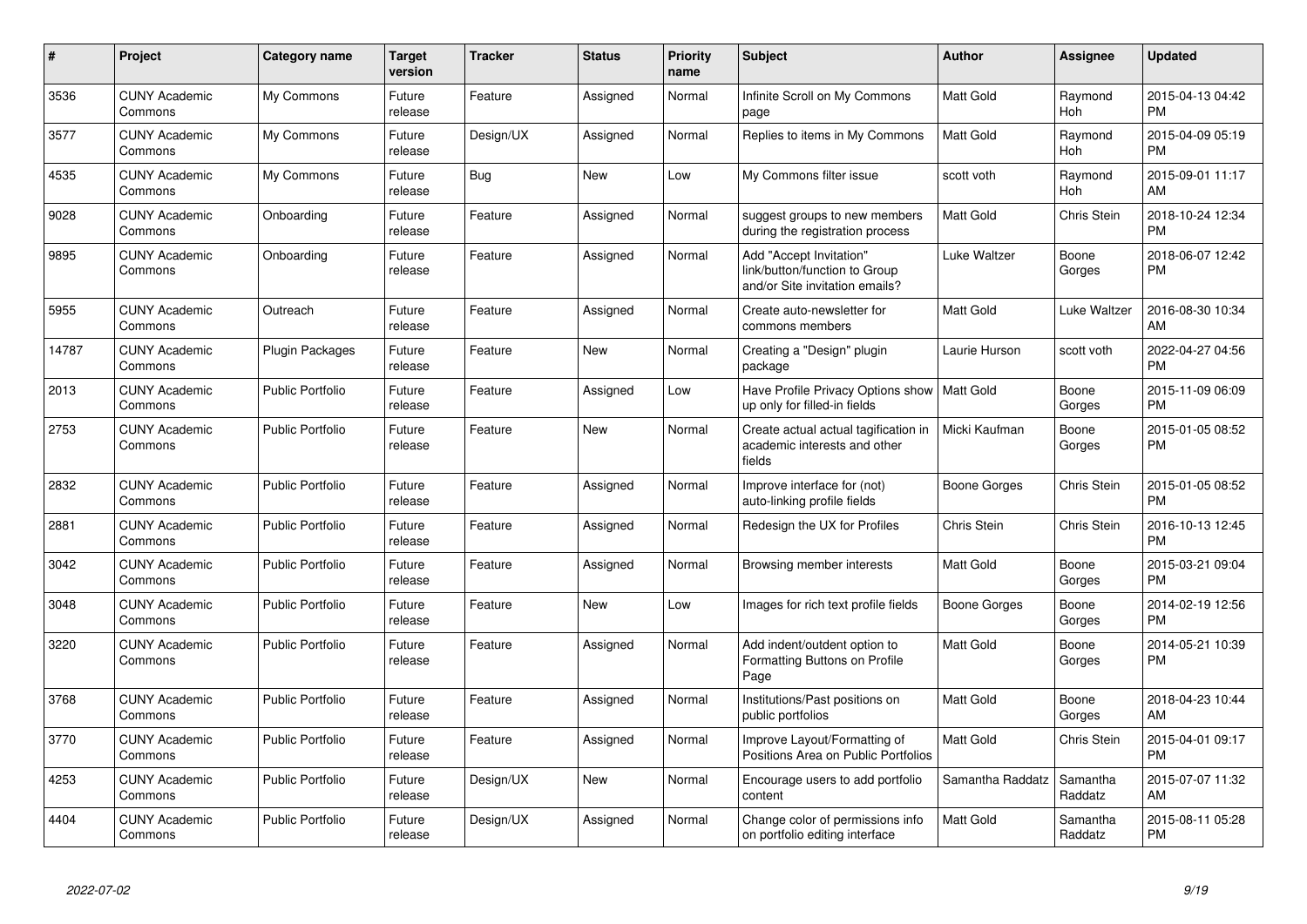| #     | <b>Project</b>                  | <b>Category name</b>     | Target<br>version | <b>Tracker</b> | <b>Status</b>        | Priority<br>name | <b>Subject</b>                                                           | <b>Author</b>       | Assignee            | <b>Updated</b>                |
|-------|---------------------------------|--------------------------|-------------------|----------------|----------------------|------------------|--------------------------------------------------------------------------|---------------------|---------------------|-------------------------------|
| 4622  | <b>CUNY Academic</b><br>Commons | <b>Public Portfolio</b>  | Future<br>release | Design/UX      | New                  | Normal           | Profile Visibility Settings                                              | Samantha Raddatz    | Samantha<br>Raddatz | 2015-09-21 12:18<br><b>PM</b> |
| 5827  | <b>CUNY Academic</b><br>Commons | <b>Public Portfolio</b>  | Future<br>release | Bug            | Assigned             | Normal           | Academic Interests square bracket   scott voth<br>links not working      |                     | <b>Chris Stein</b>  | 2016-08-11 11:59<br><b>PM</b> |
| 10354 | <b>CUNY Academic</b><br>Commons | <b>Public Portfolio</b>  | Future<br>release | Feature        | New                  | Normal           | Opt out of Having a Profile Page                                         | scott voth          | Chris Stein         | 2020-05-12 10:43<br>AM        |
| 14184 | <b>CUNY Academic</b><br>Commons | <b>Public Portfolio</b>  | Future<br>release | Feature        | New                  | Normal           | Centralized mechanism for storing<br>Campus affiliations                 | <b>Boone Gorges</b> | Boone<br>Gorges     | 2022-01-04 11:35<br>AM        |
| 6014  | <b>CUNY Academic</b><br>Commons | Publicity                | Future<br>release | Publicity      | Reporter<br>Feedback | Normal           | Google search listing                                                    | <b>Matt Gold</b>    | Boone<br>Gorges     | 2016-09-21 03:48<br><b>PM</b> |
| 11945 | <b>CUNY Academic</b><br>Commons | Reckoning                | Future<br>release | Feature        | Reporter<br>Feedback | Normal           | Add Comments bubble to<br>Reckoning views                                | Boone Gorges        | Boone<br>Gorges     | 2019-11-12 05:14<br><b>PM</b> |
| 940   | <b>CUNY Academic</b><br>Commons | Redmine                  | Future<br>release | Feature        | Assigned             | Low              | Communication with users after<br>releases                               | Matt Gold           | Dominic<br>Giglio   | 2012-09-09 04:36<br><b>PM</b> |
| 308   | <b>CUNY Academic</b><br>Commons | Registration             | Future<br>release | Feature        | New                  | Normal           | Group recommendations for<br>signup process                              | Boone Gorges        | Samantha<br>Raddatz | 2015-11-09 05:07<br><b>PM</b> |
| 370   | <b>CUNY Academic</b><br>Commons | Registration             | Future<br>release | Feature        | Assigned             | High             | <b>Guest Accounts</b>                                                    | <b>Matt Gold</b>    | Matt Gold           | 2015-04-09 09:33<br><b>PM</b> |
| 5225  | <b>CUNY Academic</b><br>Commons | Registration             | Future<br>release | Feature        | Assigned             | Normal           | On-boarding Issues                                                       | Luke Waltzer        | Samantha<br>Raddatz | 2016-02-12 02:58<br><b>PM</b> |
| 11860 | <b>CUNY Academic</b><br>Commons | Registration             | Future<br>release | Feature        | New                  | Normal           | <b>Ensure Students Are Aware They</b><br>Can Use Aliases At Registration | scott voth          |                     | 2019-09-24 08:46<br>AM        |
| 3002  | <b>CUNY Academic</b><br>Commons | Search                   | Future<br>release | Feature        | Assigned             | Normal           | Overhaul CAC search by using<br>external search appliance                | Boone Gorges        | Boone<br>Gorges     | 2020-07-15 03:05<br><b>PM</b> |
| 3662  | <b>CUNY Academic</b><br>Commons | <b>SEO</b>               | Future<br>release | Feature        | Assigned             | Normal           | Duplicate Content/SEO/Google<br>issues                                   | <b>Matt Gold</b>    | Raymond<br>Hoh      | 2015-04-13 04:37<br><b>PM</b> |
| 13048 | <b>CUNY Academic</b><br>Commons | Shortcodes and<br>embeds | Future<br>release | Feature        | <b>New</b>           | Normal           | Jupyter Notebooks support                                                | Boone Gorges        |                     | 2020-07-14 11:46<br>AM        |
| 13331 | <b>CUNY Academic</b><br>Commons | Site cloning             | Future<br>release | Bug            | New                  | Normal           | Combine Site Template and Clone<br>operations                            | Boone Gorges        | Jeremy Felt         | 2021-11-19 12:39<br><b>PM</b> |
| 5050  | <b>CUNY Academic</b><br>Commons | Social Paper             | Future<br>release | Feature        | New                  | Low              | Making comments visible in SP<br>editing mode (SP suggestion #1)         | Marilyn Weber       | Samantha<br>Raddatz | 2019-09-17 11:10<br><b>PM</b> |
| 5052  | <b>CUNY Academic</b><br>Commons | Social Paper             | Future<br>release | Feature        | <b>New</b>           | Low              | Sentence by sentence or line by<br>line comments (SP suggestion #3)      | Marilyn Weber       | Boone<br>Gorges     | 2016-02-11 10:24<br><b>PM</b> |
| 5053  | <b>CUNY Academic</b><br>Commons | Social Paper             | Future<br>release | Feature        | <b>New</b>           | Low              | Scrollable menu to add readers<br>(SP suggestion #4)                     | Marilyn Weber       | Samantha<br>Raddatz | 2016-04-21 05:21<br><b>PM</b> |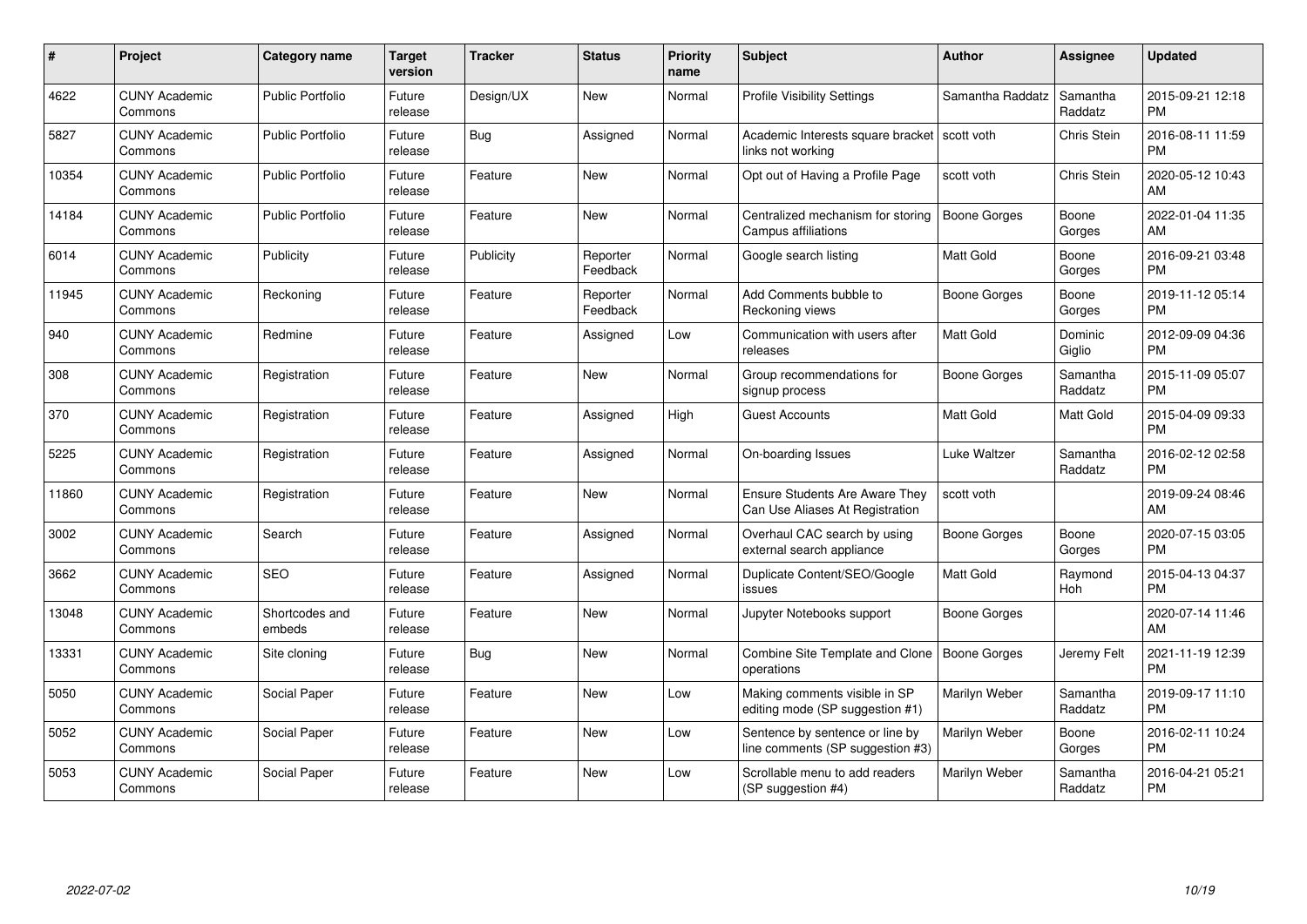| #    | Project                         | Category name           | <b>Target</b><br>version | <b>Tracker</b> | <b>Status</b>        | <b>Priority</b><br>name | <b>Subject</b>                                                                                                                                        | Author                  | <b>Assignee</b>     | <b>Updated</b>                |
|------|---------------------------------|-------------------------|--------------------------|----------------|----------------------|-------------------------|-------------------------------------------------------------------------------------------------------------------------------------------------------|-------------------------|---------------------|-------------------------------|
| 5058 | <b>CUNY Academic</b><br>Commons | Social Paper            | Future<br>release        | Feature        | <b>New</b>           | Low                     | Can there be a clearer signal that<br>even when comments have<br>already been made you add<br>comments by clicking on the side?<br>(SP suggestion #5) | Marilyn Weber           | Samantha<br>Raddatz | 2016-02-11 10:24<br><b>PM</b> |
| 5182 | <b>CUNY Academic</b><br>Commons | Social Paper            | Future<br>release        | Design/UX      | New                  | Normal                  | "Publishing" a private paper on<br>social paper?                                                                                                      | Raffi<br>Khatchadourian | Boone<br>Gorges     | 2016-10-13 04:12<br><b>PM</b> |
| 5183 | <b>CUNY Academic</b><br>Commons | Social Paper            | Future<br>release        | Design/UX      | <b>New</b>           | Normal                  | Creating a new paper when<br>viewing an existing paper                                                                                                | Raffi<br>Khatchadourian | Samantha<br>Raddatz | 2016-02-02 12:09<br><b>PM</b> |
| 5199 | <b>CUNY Academic</b><br>Commons | Social Paper            | Future<br>release        | Feature        | <b>New</b>           | Normal                  | add tables to the SP editor                                                                                                                           | Marilyn Weber           |                     | 2016-10-24 11:27<br>AM        |
| 5205 | <b>CUNY Academic</b><br>Commons | Social Paper            | Future<br>release        | Feature        | <b>New</b>           | Normal                  | Social Paper folders                                                                                                                                  | Marilyn Weber           |                     | 2016-02-11 10:24<br><b>PM</b> |
| 5282 | <b>CUNY Academic</b><br>Commons | Social Paper            | Future<br>release        | Bug            | <b>New</b>           | Normal                  | Replying via email directs to paper<br>but not individual comment.                                                                                    | Marilyn Weber           | Raymond<br>Hoh      | 2016-03-02 01:48<br><b>PM</b> |
| 5397 | <b>CUNY Academic</b><br>Commons | Social Paper            | Future<br>release        | Feature        | <b>New</b>           | Normal                  | frustrating to have to<br>enable/disable in SP                                                                                                        | Marilyn Weber           | Samantha<br>Raddatz | 2016-04-20 03:39<br><b>PM</b> |
| 5488 | <b>CUNY Academic</b><br>Commons | Social Paper            | Future<br>release        | Bug            | <b>New</b>           | Normal                  | Add a "last edited by" field to<br>Social Paper group directories                                                                                     | <b>Boone Gorges</b>     |                     | 2016-04-21 10:05<br><b>PM</b> |
| 5489 | <b>CUNY Academic</b><br>Commons | Social Paper            | Future<br>release        | Feature        | New                  | Normal                  | Asc/desc sorting for Social Paper<br>directories                                                                                                      | <b>Boone Gorges</b>     |                     | 2016-04-21 10:06<br><b>PM</b> |
| 7663 | <b>CUNY Academic</b><br>Commons | Social Paper            | Future<br>release        | Bug            | <b>New</b>           | Normal                  | Social Paper notifications not<br>formatted correctly on secondary<br>sites                                                                           | <b>Boone Gorges</b>     | Boone<br>Gorges     | 2018-04-16 03:52<br><b>PM</b> |
| 7981 | <b>CUNY Academic</b><br>Commons | Social Paper            | Future<br>release        | Bug            | <b>New</b>           | Normal                  | Social Paper comments should<br>not go to spam                                                                                                        | Luke Waltzer            | Boone<br>Gorges     | 2018-04-16 03:52<br><b>PM</b> |
| 6426 | <b>CUNY Academic</b><br>Commons | Spam/Spam<br>Prevention | Future<br>release        | Feature        | Assigned             | Normal                  | Force captcha on all comments?                                                                                                                        | <b>Matt Gold</b>        | Tahir Butt          | 2016-10-24 02:06<br><b>PM</b> |
| 3090 | <b>CUNY Academic</b><br>Commons | Twitter page            | Future<br>release        | Feature        | Assigned             | Normal                  | Prevent Retweets from showing<br>up on Commons twitter page                                                                                           | <b>Matt Gold</b>        | <b>Tahir Butt</b>   | 2016-10-24 11:31<br>AM        |
| 3473 | <b>CUNY Academic</b><br>Commons | <b>User Experience</b>  | Future<br>release        | Feature        | Assigned             | Normal                  | Commons profile: Add help info<br>about "Positions" replacing "title"                                                                                 | Keith Miyake            | Samantha<br>Raddatz | 2015-11-09 02:28<br>PM        |
| 4222 | <b>CUNY Academic</b><br>Commons | <b>User Experience</b>  | Future<br>release        | Design/UX      | <b>New</b>           | Normal                  | Add information to 'Delete<br>Account' page                                                                                                           | Samantha Raddatz        | scott voth          | 2015-06-26 11:35<br>AM        |
| 4661 | <b>CUNY Academic</b><br>Commons | User Experience         | Future<br>release        | Bug            | Assigned             | Normal                  | Simplify Events text                                                                                                                                  | Matt Gold               | Samantha<br>Raddatz | 2015-10-02 09:06<br><b>PM</b> |
| 5316 | <b>CUNY Academic</b><br>Commons | User Experience         | Future<br>release        | Feature        | Assigned             | Normal                  | Prompt user email address<br>updates                                                                                                                  | Matt Gold               | Stephen Real        | 2016-12-21 03:30<br><b>PM</b> |
| 8675 | <b>CUNY Academic</b><br>Commons | <b>User Onboarding</b>  | Future<br>release        | Bug            | Reporter<br>Feedback | Low                     | Add new User search screen calls<br>for the input of email address but<br>doesn't work with one                                                       | Paul Hebert             | Boone<br>Gorges     | 2017-10-11 11:17<br>AM        |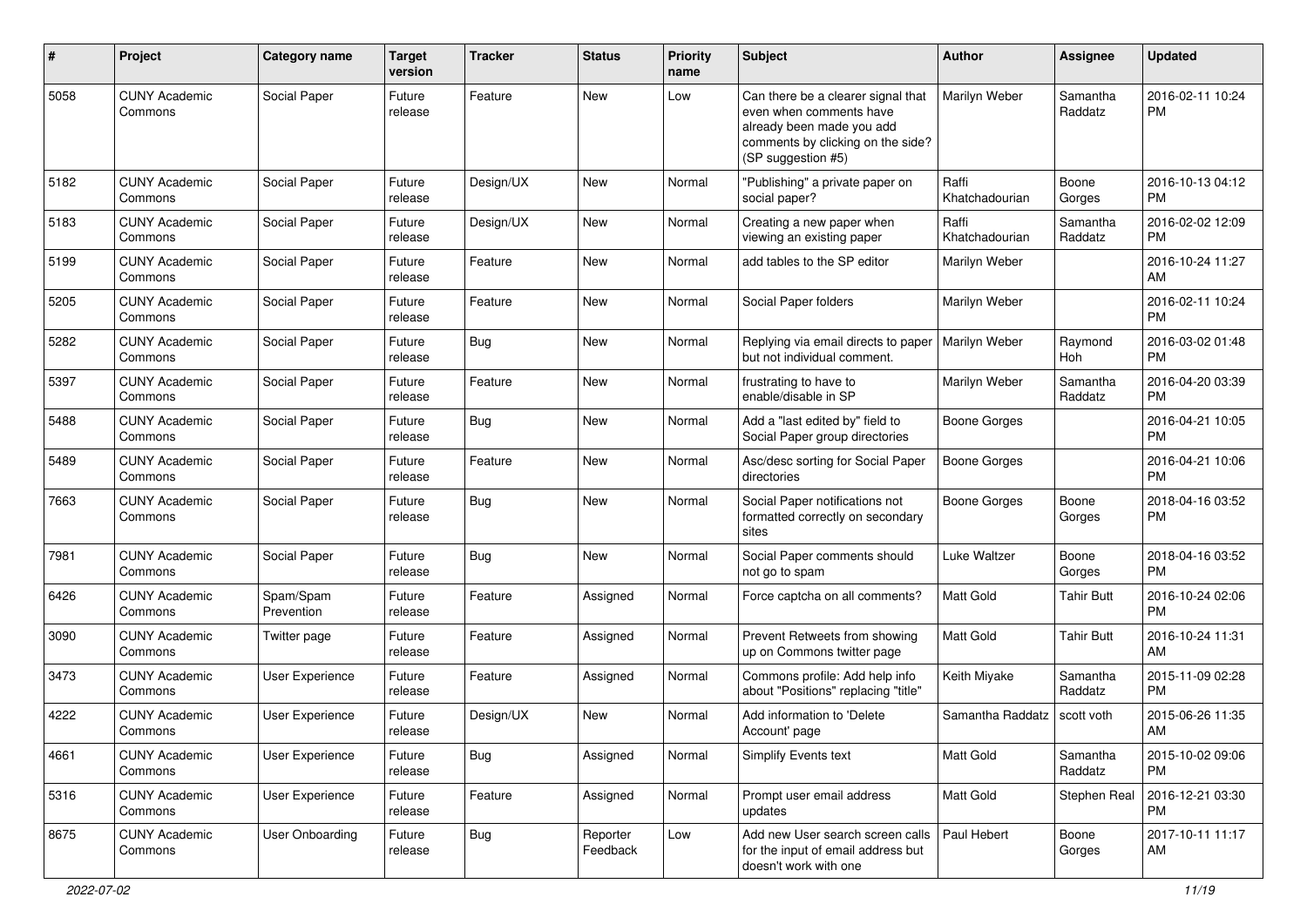| #     | Project                         | <b>Category name</b>     | <b>Target</b><br>version | <b>Tracker</b> | <b>Status</b> | <b>Priority</b><br>name | Subject                                                                                                      | Author                  | Assignee            | <b>Updated</b>                |
|-------|---------------------------------|--------------------------|--------------------------|----------------|---------------|-------------------------|--------------------------------------------------------------------------------------------------------------|-------------------------|---------------------|-------------------------------|
| 287   | <b>CUNY Academic</b><br>Commons | WordPress (misc)         | Future<br>release        | Feature        | Assigned      | Normal                  | Create troubleshooting tool for<br>account sign-up                                                           | <b>Matt Gold</b>        | Boone<br>Gorges     | 2015-11-09 06:17<br><b>PM</b> |
| 365   | <b>CUNY Academic</b><br>Commons | WordPress (misc)         | Future<br>release        | Feature        | Assigned      | Normal                  | <b>Create Mouseover Tooltips</b><br>throughout Site                                                          | Matt Gold               | Chris Stein         | 2015-11-09 06:18<br><b>PM</b> |
| 1105  | CUNY Academic<br>Commons        | WordPress (misc)         | Future<br>release        | Feature        | Assigned      | Normal                  | Rephrase Blog Privacy Options                                                                                | Matt Gold               | Samantha<br>Raddatz | 2015-11-09 06:19<br><b>PM</b> |
| 1508  | <b>CUNY Academic</b><br>Commons | WordPress (misc)         | Future<br>release        | Feature        | Assigned      | Normal                  | Share login cookies across<br>mapped domains                                                                 | Boone Gorges            | Boone<br>Gorges     | 2012-07-02 12:12<br><b>PM</b> |
| 2167  | <b>CUNY Academic</b><br>Commons | WordPress (misc)         | Future<br>release        | Bug            | Assigned      | Normal                  | CAC-Livestream Plugin Issues                                                                                 | Michael Smith           | Dominic<br>Giglio   | 2015-01-02 03:06<br><b>PM</b> |
| 3759  | <b>CUNY Academic</b><br>Commons | WordPress (misc)         | Future<br>release        | Feature        | Assigned      | Normal                  | Review Interface for Adding Users<br>to Blogs                                                                | Matt Gold               | Boone<br>Gorges     | 2015-03-24 05:52<br><b>PM</b> |
| 4388  | <b>CUNY Academic</b><br>Commons | WordPress (misc)         | Future<br>release        | Bug            | Assigned      | Normal                  | Repeated request for<br>authentication.                                                                      | Alice.Lynn<br>McMichael | Raymond<br>Hoh      | 2015-08-11 07:35<br><b>PM</b> |
| 6332  | <b>CUNY Academic</b><br>Commons | WordPress (misc)         | Future<br>release        | Feature        | New           | Normal                  | Allow uploaded files to be marked<br>as private in an ad hoc way                                             | <b>Boone Gorges</b>     |                     | 2016-10-17 11:41<br><b>PM</b> |
| 6755  | <b>CUNY Academic</b><br>Commons | WordPress (misc)         | Future<br>release        | Bug            | New           | Normal                  | Cannot Deactivate Plugin                                                                                     | Laura Kane              |                     | 2016-11-16 01:12<br><b>PM</b> |
| 10380 | CUNY Academic<br>Commons        | WordPress (misc)         | Future<br>release        | Feature        | In Progress   | Normal                  | Remove blacklisted plugins                                                                                   | Boone Gorges            |                     | 2022-04-26 12:00<br><b>PM</b> |
| 11024 | <b>CUNY Academic</b><br>Commons | WordPress (misc)         | Future<br>release        | Bug            | New           | Normal                  | Subsites should not show "you<br>should update your .htaccess<br>now" notice after permalink setting<br>save | Boone Gorges            |                     | 2019-01-28 01:35<br><b>PM</b> |
| 11843 | <b>CUNY Academic</b><br>Commons | WordPress (misc)         | Future<br>release        | Design/UX      | New           | Normal                  | Tweaking the Gutenberg Editor<br>Interface                                                                   | Laurie Hurson           |                     | 2022-04-26 12:00<br><b>PM</b> |
| 13835 | <b>CUNY Academic</b><br>Commons | WordPress (misc)         | Future<br>release        | Feature        | <b>New</b>    | Normal                  | Allow OneSearch widget to have<br>'CUNY' as campus                                                           | Boone Gorges            | Boone<br>Gorges     | 2021-11-19 12:39<br><b>PM</b> |
| 14113 | <b>CUNY Academic</b><br>Commons | WordPress (misc)         | Future<br>release        | Bug            | Hold          | Normal                  | Block Editor Not Working on this<br>page - Json error                                                        | scott voth              | Boone<br>Gorges     | 2021-03-05 11:01<br>AM        |
| 364   | <b>CUNY Academic</b><br>Commons | <b>WordPress Plugins</b> | Future<br>release        | Feature        | New           | Normal                  | <b>Bulletin Board</b>                                                                                        | Matt Gold               |                     | 2015-01-05 08:50<br><b>PM</b> |
| 497   | <b>CUNY Academic</b><br>Commons | <b>WordPress Plugins</b> | Future<br>release        | Feature        | Assigned      | Normal                  | Drag and Drop Ordering on<br>Gallery Post Plugin                                                             | Matt Gold               | Ron Rennick         | 2015-11-09 06:18<br>PM        |
| 658   | <b>CUNY Academic</b><br>Commons | <b>WordPress Plugins</b> | Future<br>release        | Feature        | Assigned      | Normal                  | Rebulid Sitewide Tag Suggestion                                                                              | <b>Matt Gold</b>        | Boone<br>Gorges     | 2015-01-05 08:47<br>PM        |
| 1562  | <b>CUNY Academic</b><br>Commons | <b>WordPress Plugins</b> | Future<br>release        | Feature        | Assigned      | Low                     | Play with NYT Collaborative<br><b>Authoring Tool</b>                                                         | Matt Gold               | Boone<br>Gorges     | 2015-01-05 08:47<br><b>PM</b> |
| 2223  | <b>CUNY Academic</b><br>Commons | <b>WordPress Plugins</b> | Future<br>release        | Feature        | Assigned      | Low                     | Add Participad to the CUNY<br>Academic Commons                                                               | Matt Gold               | Boone<br>Gorges     | 2014-09-17 10:03<br><b>PM</b> |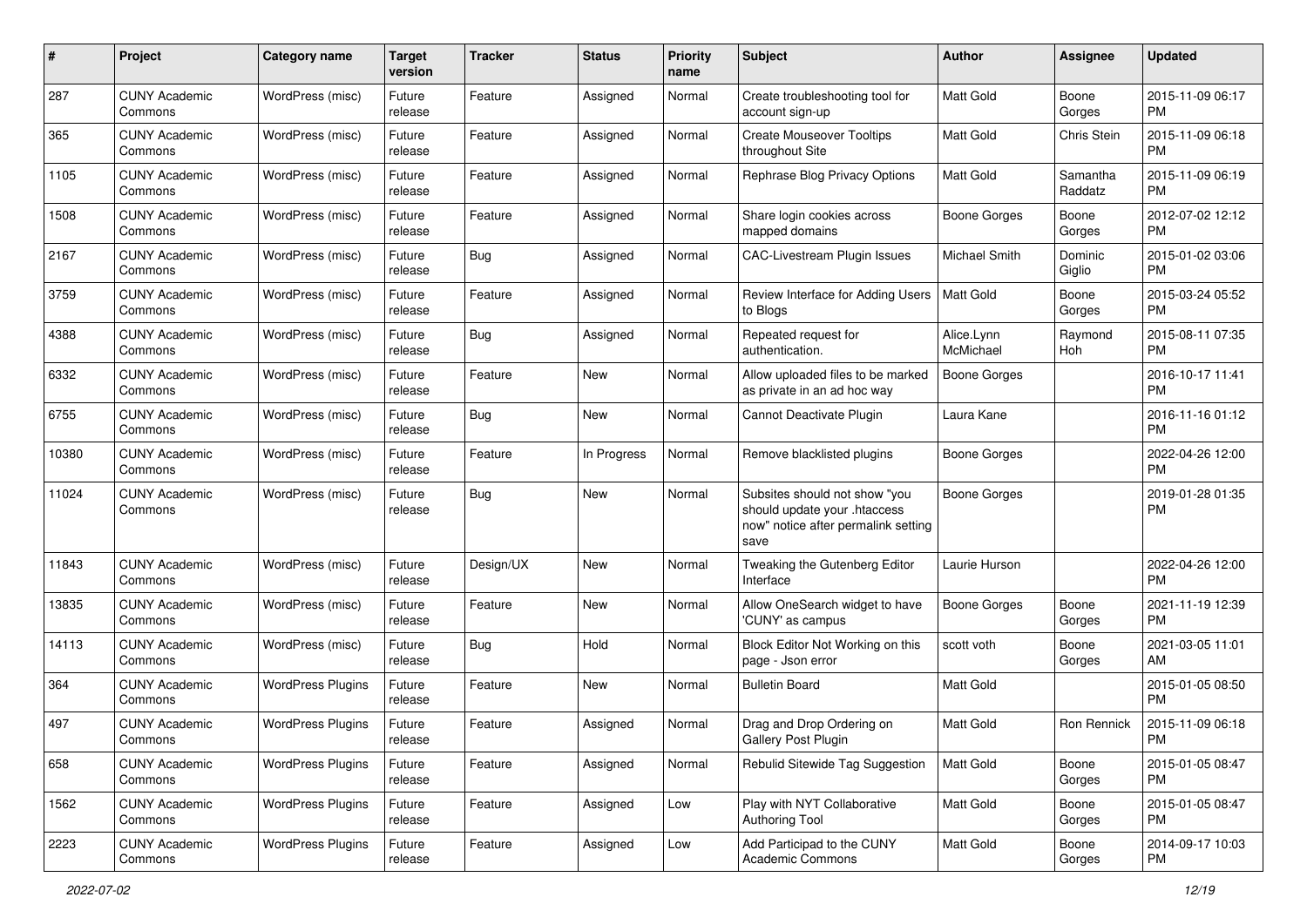| #     | Project                         | <b>Category name</b>     | Target<br>version | <b>Tracker</b> | <b>Status</b>        | Priority<br>name | <b>Subject</b>                                                     | <b>Author</b>           | <b>Assignee</b>     | <b>Updated</b>                |
|-------|---------------------------------|--------------------------|-------------------|----------------|----------------------|------------------|--------------------------------------------------------------------|-------------------------|---------------------|-------------------------------|
| 3691  | <b>CUNY Academic</b><br>Commons | <b>WordPress Plugins</b> | Future<br>release | Bug            | <b>New</b>           | Normal           | <b>WPMU Domain Mapping</b><br>Debugging on cdev                    | Raymond Hoh             | Matt Gold           | 2014-12-12 09:04<br>AM        |
| 3939  | <b>CUNY Academic</b><br>Commons | <b>WordPress Plugins</b> | Future<br>release | Bug            | Hold                 | Normal           | Activity stream support for<br>Co-Authors Plus plugin              | Raymond Hoh             | Raymond<br>Hoh      | 2015-11-09 06:13<br><b>PM</b> |
| 5826  | <b>CUNY Academic</b><br>Commons | <b>WordPress Plugins</b> | Future<br>release | Support        | Reporter<br>Feedback | Normal           | <b>Remove Subscription Options</b><br>plugin from directory        | Sarah Morgano           | Sarah<br>Morgano    | 2016-10-21 04:14<br><b>PM</b> |
| 6356  | <b>CUNY Academic</b><br>Commons | <b>WordPress Plugins</b> | Future<br>release | Bug            | Reporter<br>Feedback | Low              | Should Subscribe2 be<br>deprecated?                                | Luke Waltzer            |                     | 2017-03-20 12:20<br><b>PM</b> |
| 8078  | <b>CUNY Academic</b><br>Commons | <b>WordPress Plugins</b> | Future<br>release | System Upgrade | Assigned             | Normal           | <b>CommentPress Updates</b>                                        | Margaret Galvan         | Christian<br>Wach   | 2017-05-08 03:49<br><b>PM</b> |
| 8498  | <b>CUNY Academic</b><br>Commons | <b>WordPress Plugins</b> | Future<br>release | Feature        | <b>New</b>           | Low              | <b>Gravity Forms Email Users</b>                                   | Raffi<br>Khatchadourian | Matt Gold           | 2017-10-13 12:58<br><b>PM</b> |
| 9211  | <b>CUNY Academic</b><br>Commons | <b>WordPress Plugins</b> | Future<br>release | Support        | Reporter<br>Feedback | Normal           | Auto-Role Setting in Forum Plugin<br><b>Causing Some Confusion</b> | Luke Waltzer            | Boone<br>Gorges     | 2018-03-13 11:44<br>AM        |
| 9289  | <b>CUNY Academic</b><br>Commons | <b>WordPress Plugins</b> | Future<br>release | Bug            | Reporter<br>Feedback | Normal           | <b>Email Users Plugin</b>                                          | Laurie Hurson           | Boone<br>Gorges     | 2018-10-24 12:34<br><b>PM</b> |
| 9926  | <b>CUNY Academic</b><br>Commons | <b>WordPress Plugins</b> | Future<br>release | Bug            | New                  | Normal           | twitter-mentions-as-comments<br>cron jobs can run long             | Boone Gorges            | Boone<br>Gorges     | 2018-10-24 12:34<br><b>PM</b> |
| 9947  | <b>CUNY Academic</b><br>Commons | <b>WordPress Plugins</b> | Future<br>release | Feature        | Reporter<br>Feedback | Normal           | Install H5P quiz plugin                                            | <b>Matt Gold</b>        | Boone<br>Gorges     | 2018-09-11 11:01<br>AM        |
| 11788 | <b>CUNY Academic</b><br>Commons | <b>WordPress Plugins</b> | Future<br>release | Support        | Reporter<br>Feedback | Normal           | Plugin Request - Browse Aloud                                      | scott voth              |                     | 2019-09-24 08:42<br>AM        |
| 12573 | <b>CUNY Academic</b><br>Commons | <b>WordPress Plugins</b> | Future<br>release | Bug            | New                  | Normal           | <b>CommentPress Core Issues</b>                                    | scott voth              |                     | 2020-03-24 04:32<br><b>PM</b> |
| 14987 | <b>CUNY Academic</b><br>Commons | <b>WordPress Plugins</b> | Future<br>release | Bug            | New                  | Normal           | Elementor update causes<br>database freeze-up                      | Boone Gorges            | Boone<br>Gorges     | 2021-11-29 12:02<br><b>PM</b> |
| 412   | <b>CUNY Academic</b><br>Commons | <b>WordPress Themes</b>  | Future<br>release | Feature        | Assigned             | Normal           | <b>Featured Themes</b>                                             | <b>Matt Gold</b>        | Dominic<br>Giglio   | 2015-01-05 08:44<br><b>PM</b> |
| 3492  | <b>CUNY Academic</b><br>Commons | <b>WordPress Themes</b>  | Future<br>release | Support        | Assigned             | Normal           | Add CBOX theme to the<br>Commons                                   | scott voth              | Raymond<br>Hoh      | 2014-10-08 05:55<br><b>PM</b> |
| 8211  | <b>CUNY Academic</b><br>Commons | <b>WordPress Themes</b>  | Future<br>release | Feature        | New                  | Normal           | Theme Suggestions: Material<br>Design-Inspired Themes              | Margaret Galvan         | Margaret<br>Galvan  | 2017-08-07 02:48<br><b>PM</b> |
| 2612  | <b>CUNY Academic</b><br>Commons |                          | Not tracked       | Publicity      | Assigned             | Normal           | Pinterest site for the Commons                                     | local admin             | Sarah<br>Morgano    | 2016-03-04 11:19<br>AM        |
| 4235  | <b>CUNY Academic</b><br>Commons |                          | Not tracked       | Design/UX      | Assigned             | Normal           | Explore user experience around<br>comments on forum topics vs docs | <b>Matt Gold</b>        | Samantha<br>Raddatz | 2015-07-21 10:23<br>AM        |
| 5298  | <b>CUNY Academic</b><br>Commons |                          | Not tracked       | Publicity      | <b>New</b>           | Normal           | Survey Pop-Up Text                                                 | Samantha Raddatz        | Samantha<br>Raddatz | 2016-03-22 12:27<br>PM        |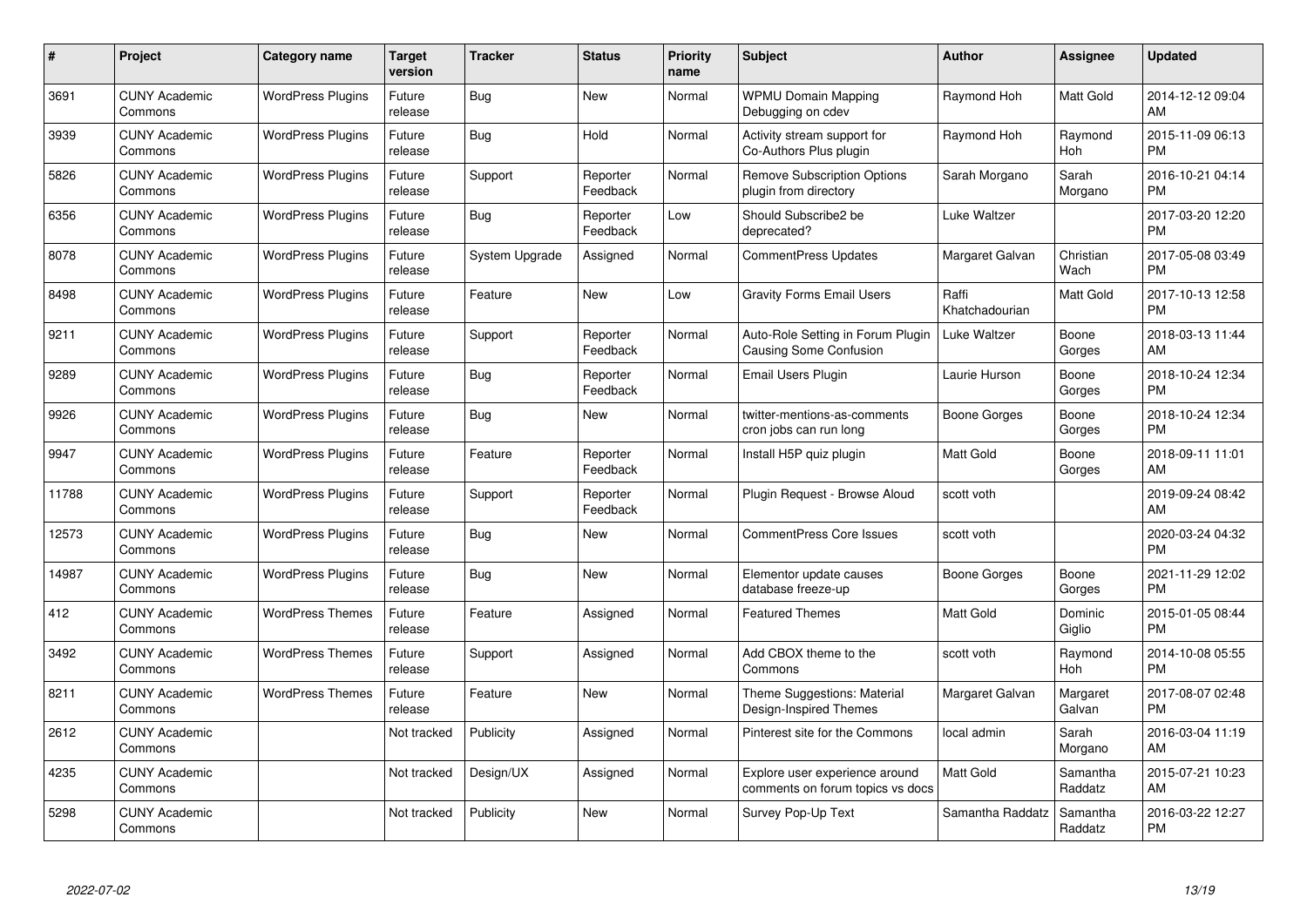| ∦     | Project                         | Category name | <b>Target</b><br>version | <b>Tracker</b> | <b>Status</b>        | <b>Priority</b><br>name | <b>Subject</b>                                                                                                                               | <b>Author</b>          | Assignee           | <b>Updated</b>                |
|-------|---------------------------------|---------------|--------------------------|----------------|----------------------|-------------------------|----------------------------------------------------------------------------------------------------------------------------------------------|------------------------|--------------------|-------------------------------|
| 6644  | <b>CUNY Academic</b><br>Commons |               | Not tracked              | Bug            | Reporter<br>Feedback | High                    | White Screen at Login Pge                                                                                                                    | Luke Waltzer           | Raymond<br>Hoh     | 2016-11-21 10:34<br><b>PM</b> |
| 6665  | <b>CUNY Academic</b><br>Commons |               | Not tracked              | Publicity      | <b>New</b>           | Normal                  | Dead Link in 1.10 announcement<br>post                                                                                                       | Paige Dupont           | Stephen Real       | 2016-12-01 03:11<br><b>PM</b> |
| 7828  | <b>CUNY Academic</b><br>Commons |               | Not tracked              | Feature        | Assigned             | Normal                  | Theme Assessment 2017                                                                                                                        | Margaret Galvan        | Margaret<br>Galvan | 2017-05-02 10:41<br><b>PM</b> |
| 8607  | <b>CUNY Academic</b><br>Commons |               | Not tracked              | Support        | <b>New</b>           | Normal                  | Paypal?                                                                                                                                      | Marilyn Weber          | Matt Gold          | 2018-05-15 01:37<br><b>PM</b> |
| 8837  | <b>CUNY Academic</b><br>Commons |               | Not tracked              | Feature        | Assigned             | Normal                  | Create a form to request info from<br>people requesting premium<br>themes and plugins                                                        | Matt Gold              | Marilyn<br>Weber   | 2017-11-14 03:35<br><b>PM</b> |
| 9908  | <b>CUNY Academic</b><br>Commons |               | Not tracked              | Feature        | <b>New</b>           | Normal                  | Is it possible to send email<br>updates to users (or an email<br>address not on the list) for only a<br>single page AFTER being<br>prompted? | <b>Michael Shields</b> | scott voth         | 2018-06-11 01:34<br><b>PM</b> |
| 10262 | <b>CUNY Academic</b><br>Commons |               | Not tracked              | <b>Bug</b>     | Reporter<br>Feedback | Normal                  | Newsletter Plugin: Broken Image<br>at Bottom of All Newsletters                                                                              | Mark Webb              | Raymond<br>Hoh     | 2018-08-30 05:17<br><b>PM</b> |
| 10657 | <b>CUNY Academic</b><br>Commons |               | Not tracked              | Support        | Reporter<br>Feedback | Normal                  | child theme problems                                                                                                                         | Marilyn Weber          |                    | 2018-11-08 01:19<br><b>PM</b> |
| 10678 | <b>CUNY Academic</b><br>Commons |               | Not tracked              | Bug            | Reporter<br>Feedback | High                    | Newsletter Plugin Not Sending<br>Out Newsletters                                                                                             | Mark Webb              | Boone<br>Gorges    | 2019-09-16 09:38<br><b>PM</b> |
| 11149 | <b>CUNY Academic</b><br>Commons |               | Not tracked              | Support        | Reporter<br>Feedback | Normal                  | comments getting blocked                                                                                                                     | Marilyn Weber          | Raymond<br>Hoh     | 2019-03-26 11:40<br>AM        |
| 11393 | <b>CUNY Academic</b><br>Commons |               | Not tracked              | Publicity      | New                  | Normal                  | After 1.15 release, ceate a hero<br>slide and post about adding a site<br>to a group                                                         | scott voth             | Patrick<br>Sweeney | 2019-05-14 10:32<br>AM        |
| 11509 | <b>CUNY Academic</b><br>Commons |               | Not tracked              | Support        | Reporter<br>Feedback | Normal                  | deleted Page causing a Menu<br>problem?                                                                                                      | Marilyn Weber          |                    | 2019-06-04 09:54<br>AM        |
| 11517 | <b>CUNY Academic</b><br>Commons |               | Not tracked              | Feature        | Assigned             | Normal                  | wp-accessibility plugin should not<br>strip 'target=" blank" by default                                                                      | Boone Gorges           | Laurie Hurson      | 2019-09-24 09:57<br>AM        |
| 11519 | <b>CUNY Academic</b><br>Commons |               | Not tracked              | Support        | Assigned             | Normal                  | comment option not appearing                                                                                                                 | Marilyn Weber          |                    | 2019-09-24 10:28<br>AM        |
| 11771 | <b>CUNY Academic</b><br>Commons |               | Not tracked              | Support        | Reporter<br>Feedback | Normal                  | post displays in sections                                                                                                                    | Marilyn Weber          |                    | 2019-08-20 10:34<br>AM        |
| 11787 | <b>CUNY Academic</b><br>Commons |               | Not tracked              | Support        | Reporter<br>Feedback | Normal                  | automated comments notifications<br>on ZenDesk                                                                                               | Marilyn Weber          |                    | 2019-08-26 06:18<br><b>PM</b> |
| 11848 | <b>CUNY Academic</b><br>Commons |               | Not tracked              | Support        | Hold                 | Normal                  | a Dean of Faculty wants to share<br>a large file                                                                                             | Marilyn Weber          |                    | 2019-09-24 08:44<br>AM        |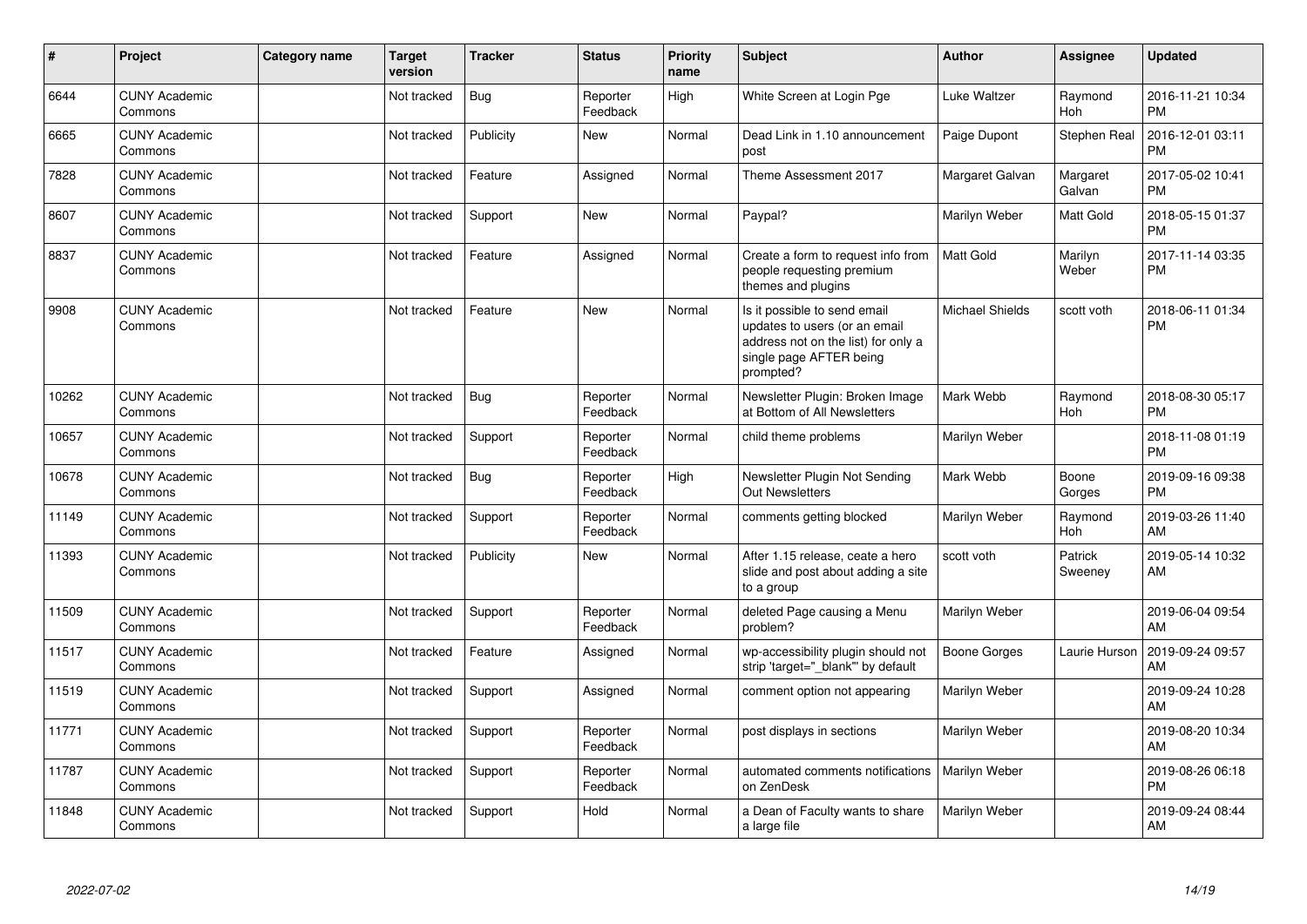| #     | Project                         | Category name | <b>Target</b><br>version | <b>Tracker</b> | <b>Status</b>        | <b>Priority</b><br>name | <b>Subject</b>                                                               | Author               | Assignee        | <b>Updated</b>                |
|-------|---------------------------------|---------------|--------------------------|----------------|----------------------|-------------------------|------------------------------------------------------------------------------|----------------------|-----------------|-------------------------------|
| 11879 | <b>CUNY Academic</b><br>Commons |               | Not tracked              | Bug            | <b>New</b>           | Normal                  | Hypothesis comments appearing<br>on multiple, different pdfs across<br>blogs | Laurie Hurson        | Laurie Hurson   | 2019-09-19 02:39<br><b>PM</b> |
| 12004 | <b>CUNY Academic</b><br>Commons |               | Not tracked              | Support        | Reporter<br>Feedback | Normal                  | Notifications for spam blog<br>comments                                      | Gina Cherry          | Raymond<br>Hoh  | 2019-11-01 12:05<br><b>PM</b> |
| 12198 | <b>CUNY Academic</b><br>Commons |               | Not tracked              | Bug            | Reporter<br>Feedback | Normal                  | Duplicate listing in My Sites                                                | Tom Harbison         |                 | 2019-12-09 05:50<br><b>PM</b> |
| 12328 | <b>CUNY Academic</b><br>Commons |               | Not tracked              | Support        | <b>New</b>           | Normal                  | Sign up Code for Non-CUNY<br>Faculty                                         | Laurie Hurson        |                 | 2020-01-28 10:25<br>AM        |
| 12352 | <b>CUNY Academic</b><br>Commons |               | Not tracked              | Support        | <b>New</b>           | Normal                  | "posts list" page builder block<br>option                                    | Marilyn Weber        |                 | 2020-02-03 01:29<br><b>PM</b> |
| 12436 | <b>CUNY Academic</b><br>Commons |               | Not tracked              | Bug            | Assigned             | Normal                  | Nightly system downtime                                                      | Boone Gorges         |                 | 2020-08-01 09:30<br>AM        |
| 12484 | <b>CUNY Academic</b><br>Commons |               | Not tracked              | Support        | Reporter<br>Feedback | Normal                  | Sign up Code for COIL Course<br>starting in March                            | Laurie Hurson        | Matt Gold       | 2020-03-02 02:26<br><b>PM</b> |
| 12911 | <b>CUNY Academic</b><br>Commons |               | Not tracked              | Feature        | <b>New</b>           | Normal                  | Block access to xmlrpc.php based<br>on User-Agent                            | Boone Gorges         | Boone<br>Gorges | 2020-06-09 05:12<br><b>PM</b> |
| 13034 | <b>CUNY Academic</b><br>Commons |               | Not tracked              | Support        | Reporter<br>Feedback | Normal                  | a site is asking people to join the<br>Commons to get a download             | Marilyn Weber        |                 | 2020-07-12 07:23<br>AM        |
| 13255 | <b>CUNY Academic</b><br>Commons |               | Not tracked              | Support        | Reporter<br>Feedback | Normal                  | Accessibility problems                                                       | Marilyn Weber        |                 | 2020-09-01 05:48<br><b>PM</b> |
| 13286 | <b>CUNY Academic</b><br>Commons |               | Not tracked              | Support        | <b>New</b>           | Normal                  | problem connecting with<br>WordPress app                                     | Marilyn Weber        | Raymond<br>Hoh  | 2020-09-08 11:16<br>AM        |
| 13912 | <b>CUNY Academic</b><br>Commons |               | Not tracked              | Feature        | Hold                 | Low                     | posting "missed schedule"                                                    | Marilyn Weber        |                 | 2021-02-23 10:46<br>AM        |
| 13949 | <b>CUNY Academic</b><br>Commons |               | Not tracked              | Bug            | <b>New</b>           | Normal                  | Continued debugging of runaway<br>MySQL connections                          | <b>Matt Gold</b>     | Boone<br>Gorges | 2021-09-14 10:42<br>AM        |
| 14394 | <b>CUNY Academic</b><br>Commons |               | Not tracked              | Feature        | <b>New</b>           | Normal                  | Commons News Site - redesign                                                 | scott voth           | scott voth      | 2021-09-14 10:46<br>AM        |
| 14398 | <b>CUNY Academic</b><br>Commons |               | Not tracked              | Support        | Reporter<br>Feedback | Normal                  | Events plug-in notification problem                                          | Marilyn Weber        |                 | 2021-05-11 11:21<br>AM        |
| 14475 | <b>CUNY Academic</b><br>Commons |               | Not tracked              | Publicity      | <b>New</b>           | Normal                  | <b>OER Showcase Page</b>                                                     | Laurie Hurson        | Laurie Hurson   | 2021-09-14 10:46<br>AM        |
| 14504 | <b>CUNY Academic</b><br>Commons |               | Not tracked              | Publicity      | Reporter<br>Feedback | Normal                  | Adding showcases to home page<br>menu                                        | Laurie Hurson        | Boone<br>Gorges | 2022-01-19 03:26<br><b>PM</b> |
| 14538 | <b>CUNY Academic</b><br>Commons |               | Not tracked              | Support        | Reporter<br>Feedback | Normal                  | <b>Weebly To Commons</b>                                                     | Laurie Hurson        |                 | 2021-09-14 10:47<br>AM        |
| 14629 | <b>CUNY Academic</b><br>Commons |               | Not tracked              | <b>Bug</b>     | Reporter<br>Feedback | Normal                  | Possible Post Order Bug?                                                     | <b>Syelle Graves</b> |                 | 2021-09-14 10:47<br>AM        |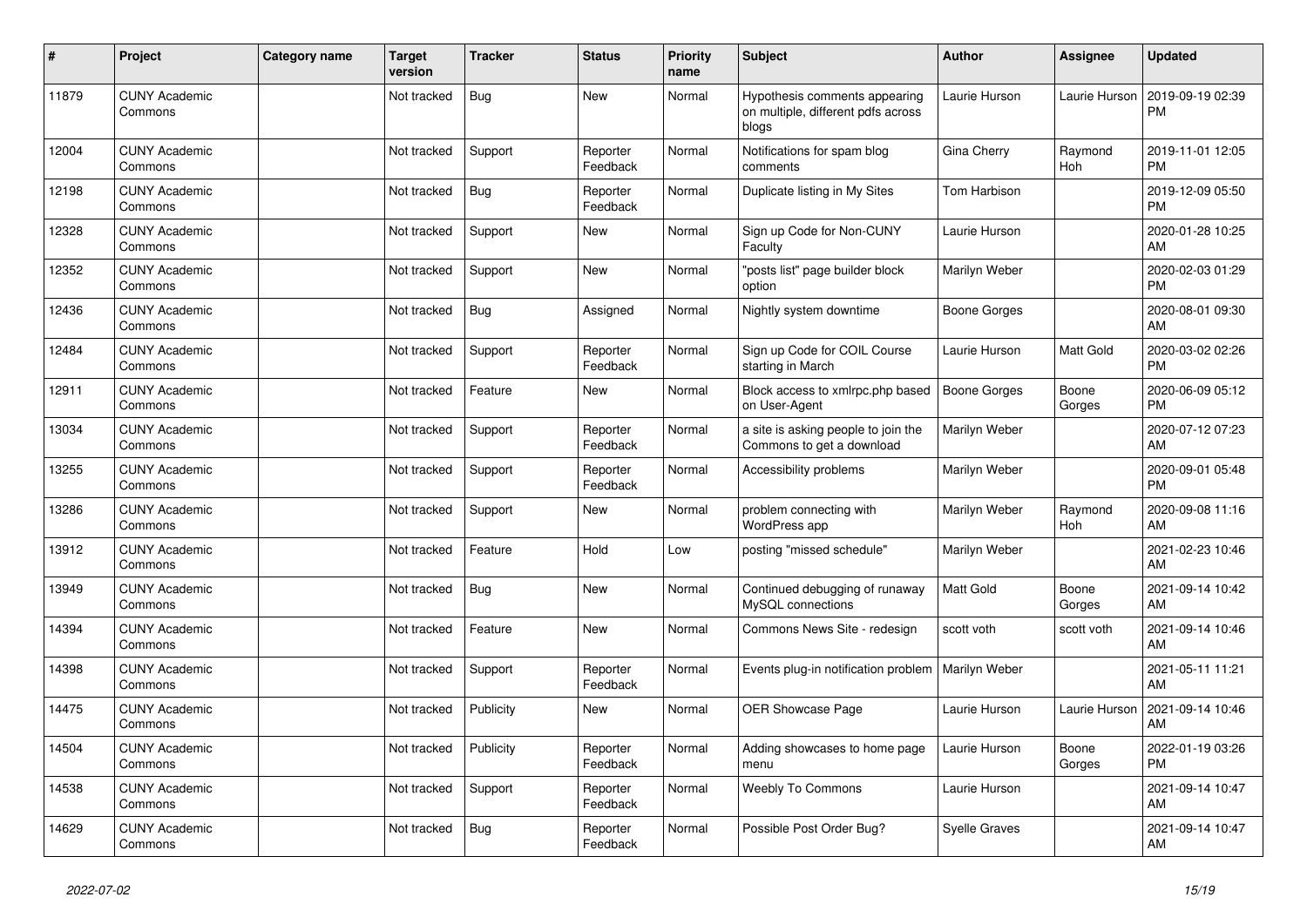| #     | Project                         | <b>Category name</b>      | <b>Target</b><br>version | <b>Tracker</b> | <b>Status</b>        | <b>Priority</b><br>name | <b>Subject</b>                                              | <b>Author</b>           | <b>Assignee</b>     | <b>Updated</b>                |
|-------|---------------------------------|---------------------------|--------------------------|----------------|----------------------|-------------------------|-------------------------------------------------------------|-------------------------|---------------------|-------------------------------|
| 14842 | <b>CUNY Academic</b><br>Commons |                           | Not tracked              | Support        | Reporter<br>Feedback | Normal                  | Question about widgets and block<br>editor                  | <b>Gina Cherry</b>      |                     | 2021-10-06 03:01<br><b>PM</b> |
| 14900 | <b>CUNY Academic</b><br>Commons |                           | Not tracked              | Support        | Reporter<br>Feedback | Normal                  | previous theme?                                             | Marilyn Weber           |                     | 2021-10-25 10:31<br>AM        |
| 15176 | <b>CUNY Academic</b><br>Commons |                           | Not tracked              | Support        | Reporter<br>Feedback | Normal                  | Archiving Q Writing & Old<br>Wordpress Sites on the Commons | Laurie Hurson           |                     | 2022-02-08 10:28<br>AM        |
| 15816 | <b>CUNY Academic</b><br>Commons |                           | Not tracked              | Support        | <b>New</b>           | Normal                  | slow loading at SPS                                         | Marilyn Weber           |                     | 2022-04-05 01:26<br><b>PM</b> |
| 15923 | <b>CUNY Academic</b><br>Commons |                           | Not tracked              | Feature        | Reporter<br>Feedback | Normal                  | <b>Bellows Plugin Adjustments</b>                           | Laurie Hurson           |                     | 2022-04-20 10:10<br>AM        |
| 2666  | <b>CUNY Academic</b><br>Commons | About page                | Not tracked              | Documentation  | Assigned             | Normal                  | <b>Update About Text</b>                                    | Chris Stein             | Luke Waltzer        | 2016-03-04 11:19<br>AM        |
| 10839 | <b>CUNY Academic</b><br>Commons | About page                | Not tracked              | Support        | <b>New</b>           | Normal                  | <b>Mission Statement Needs</b><br>Revision                  | scott voth              | Matt Gold           | 2018-12-26 10:58<br>AM        |
| 4070  | <b>CUNY Academic</b><br>Commons | Analytics                 | Not tracked              | Support        | Assigned             | Normal                  | Request for JITP site analytics                             | <b>Matt Gold</b>        | Seth Persons        | 2016-02-23 03:09<br><b>PM</b> |
| 4972  | <b>CUNY Academic</b><br>Commons | Analytics                 | Not tracked              | Bug            | New                  | Normal                  | <b>Newsletter Analytics</b>                                 | Stephen Real            | Matt Gold           | 2015-12-09 12:54<br><b>PM</b> |
| 5679  | <b>CUNY Academic</b><br>Commons | Analytics                 | Not tracked              | Feature        | <b>New</b>           | Normal                  | Logged In Users for GA                                      | <b>Valerie Townsend</b> | Valerie<br>Townsend | 2016-06-11 09:49<br>AM        |
| 15210 | <b>CUNY Academic</b><br>Commons | Analytics                 | Not tracked              | Design/UX      | New                  | Normal                  | Google Analytics improvements                               | Colin McDonald          | Boone<br>Gorges     | 2022-05-24 10:47<br>AM        |
| 12350 | <b>CUNY Academic</b><br>Commons | <b>Blogs (BuddyPress)</b> | Not tracked              | Support        | Reporter<br>Feedback | Normal                  | URL creation problem                                        | Marilyn Weber           |                     | 2020-02-03 11:27<br>AM        |
| 14994 | <b>CUNY Academic</b><br>Commons | cdev.gc.cuny.edu          | Not tracked              | Support        | In Progress          | Normal                  | Clear Cache on CDEV                                         | scott voth              | Raymond<br>Hoh      | 2021-12-07 03:51<br><b>PM</b> |
| 4027  | <b>CUNY Academic</b><br>Commons | Commons In A Box          | Not tracked              | Design/UX      | Assigned             | Normal                  | Usability review of CBOX update<br>procedures               | <b>Matt Gold</b>        | Samantha<br>Raddatz | 2015-05-11 06:36<br><b>PM</b> |
| 9060  | <b>CUNY Academic</b><br>Commons | Commons In A Box          | Not tracked              | <b>Bug</b>     | Hold                 | Normal                  | Problems with CBox image library<br>/ upload                | Lisa Rhody              | Raymond<br>Hoh      | 2018-01-10 03:26<br><b>PM</b> |
| 11556 | <b>CUNY Academic</b><br>Commons | Courses                   | Not tracked              | Bug            | Reporter<br>Feedback | Normal                  | Instructor name given in course<br>listing                  | Tom Harbison            |                     | 2019-06-25 04:12<br><b>PM</b> |
| 12438 | <b>CUNY Academic</b><br>Commons | Courses                   | Not tracked              | <b>Bug</b>     | New                  | Normal                  | Site appearing twice                                        | Laurie Hurson           | Boone<br>Gorges     | 2020-02-18 01:34<br><b>PM</b> |
| 9420  | <b>CUNY Academic</b><br>Commons | cuny.is                   | Not tracked              | Feature        | New                  | Normal                  | Request for http://cuny.is/streams                          | Raffi<br>Khatchadourian | Marilyn<br>Weber    | 2018-04-02 10:08<br>AM        |
| 8902  | <b>CUNY Academic</b><br>Commons | Design                    | Not tracked              | Feature        | Assigned             | Normal                  | Report back on research on<br><b>BuddyPress themes</b>      | Matt Gold               | Michael Smith       | 2017-11-10 12:31<br><b>PM</b> |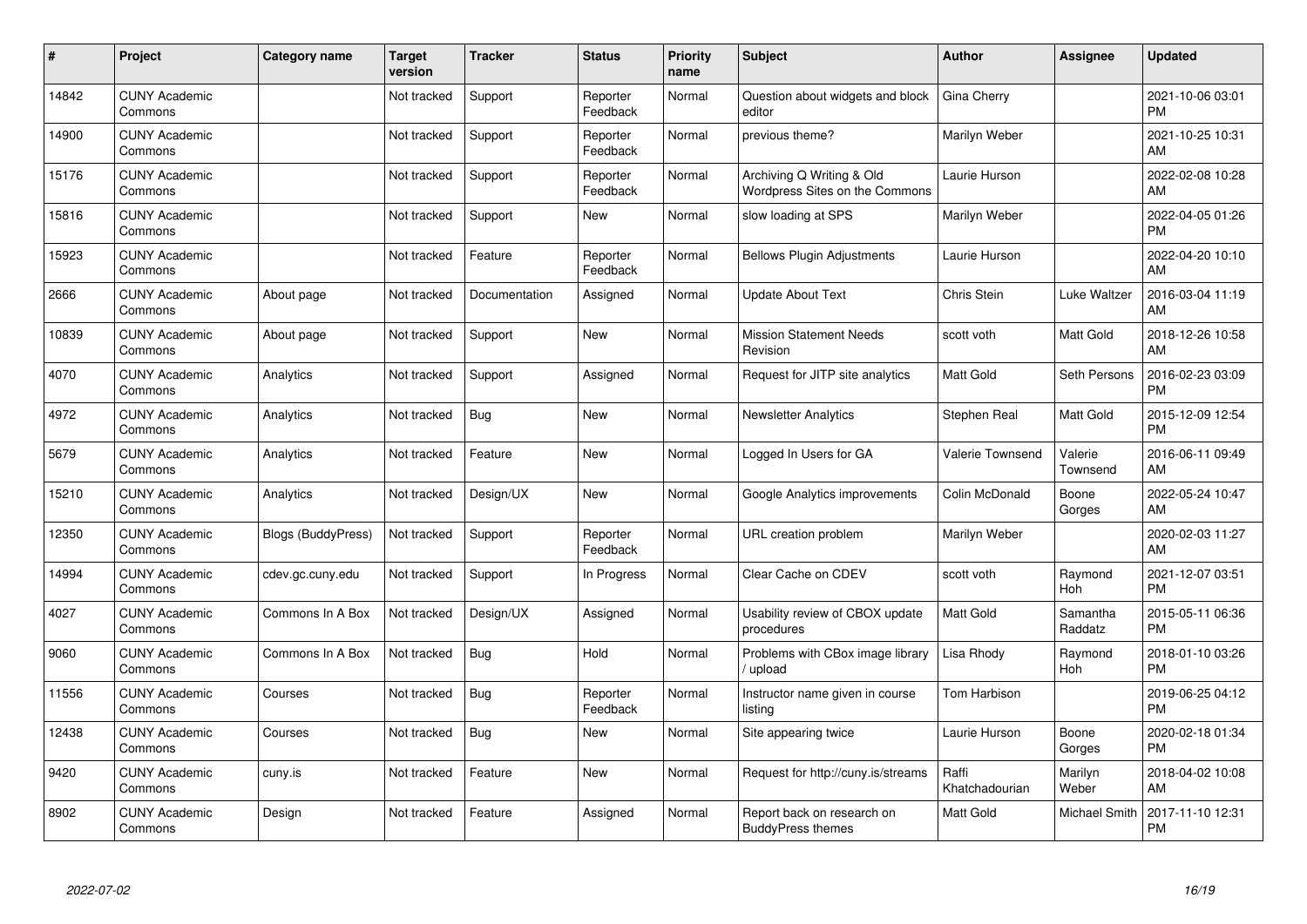| #     | Project                         | <b>Category name</b>                  | <b>Target</b><br>version | <b>Tracker</b> | <b>Status</b>        | Priority<br>name | <b>Subject</b>                                                              | <b>Author</b>           | Assignee            | <b>Updated</b>                |
|-------|---------------------------------|---------------------------------------|--------------------------|----------------|----------------------|------------------|-----------------------------------------------------------------------------|-------------------------|---------------------|-------------------------------|
| 3524  | <b>CUNY Academic</b><br>Commons | Documentation                         | Not tracked              | Documentation  | Assigned             | Normal           | Post describing all you can do<br>when starting up a new blog/group         | <b>Matt Gold</b>        | scott voth          | 2014-10-04 12:56<br><b>PM</b> |
| 10982 | <b>CUNY Academic</b><br>Commons | Domain Mapping                        | Not tracked              | Support        | Reporter<br>Feedback | Normal           | <b>CNAME</b> question                                                       | scott voth              |                     | 2019-01-22 04:29<br><b>PM</b> |
| 11493 | <b>CUNY Academic</b><br>Commons | Domain Mapping                        | Not tracked              | Support        | Reporter<br>Feedback | Normal           | Domain Mapping Request - Talia<br>Schaffer                                  | scott voth              | Matt Gold           | 2019-08-06 08:39<br>AM        |
| 9979  | <b>CUNY Academic</b><br>Commons | <b>Email Notifications</b>            | Not tracked              | Bug            | Reporter<br>Feedback | Normal           | Reports of slow email activation<br>emails                                  | <b>Matt Gold</b>        | Boone<br>Gorges     | 2018-08-29 09:40<br><b>PM</b> |
| 11077 | <b>CUNY Academic</b><br>Commons | Events                                | Not tracked              | Feature        | Reporter<br>Feedback | Normal           | Show event category description<br>in event list view                       | Raffi<br>Khatchadourian |                     | 2019-02-12 10:38<br><b>PM</b> |
| 5317  | <b>CUNY Academic</b><br>Commons | Group Blogs                           | Not tracked              | Bug            | Reporter<br>Feedback | Normal           | Notifications of New Post Didn't<br>Come                                    | Luke Waltzer            | Samantha<br>Raddatz | 2016-03-21 10:41<br><b>PM</b> |
| 7928  | <b>CUNY Academic</b><br>Commons | Group Forums                          | Not tracked              | <b>Bug</b>     | <b>New</b>           | Normal           | Duplicate Forum post                                                        | Luke Waltzer            | Raymond<br>Hoh      | 2017-04-11 09:27<br><b>PM</b> |
| 13328 | <b>CUNY Academic</b><br>Commons | Group Forums                          | Not tracked              | <b>Bug</b>     | Reporter<br>Feedback | Normal           | cross-posting in two related<br>groups                                      | Marilyn Weber           | Raymond<br>Hoh      | 2020-09-15 10:39<br><b>PM</b> |
| 9015  | <b>CUNY Academic</b><br>Commons | Groups (misc)                         | Not tracked              | Outreach       | Assigned             | Normal           | Email group admins the email<br>addresses of their groups                   | Matt Gold               | Matt Gold           | 2018-01-02 09:54<br>AM        |
| 11883 | <b>CUNY Academic</b><br>Commons | Help/Codex                            | Not tracked              | Support        | New                  | Normal           | Need Embedding Help Page<br>Update (Tableau)                                | Anthony Wheeler         | scott voth          | 2019-09-24 08:49<br>AM        |
| 12392 | <b>CUNY Academic</b><br>Commons | Help/Codex                            | Not tracked              | Documentation  | <b>New</b>           | Normal           | <b>Updates to Common Commons</b><br>Questions on Help Page                  | scott voth              | Margaret<br>Galvan  | 2020-02-11 10:53<br>AM        |
| 6995  | <b>CUNY Academic</b><br>Commons | Home Page                             | Not tracked              | Bug            | Assigned             | Normal           | member filter on homepage not<br>working                                    | <b>Matt Gold</b>        | Raymond<br>Hoh      | 2016-12-11 09:46<br><b>PM</b> |
| 3230  | <b>CUNY Academic</b><br>Commons | <b>Internal Tools and</b><br>Workflow | Not tracked              | Feature        | Assigned             | High             | Scripts for quicker<br>provisioning/updating of<br>development environments | <b>Boone Gorges</b>     | Boone<br>Gorges     | 2016-01-26 04:54<br><b>PM</b> |
| 12382 | <b>CUNY Academic</b><br>Commons | Membership                            | Not tracked              | Support        | New                  | Normal           | Email request change                                                        | Marilyn Weber           | Marilyn<br>Weber    | 2020-02-06 12:56<br><b>PM</b> |
| 3565  | <b>CUNY Academic</b><br>Commons | My Commons                            | Not tracked              | Documentation  | New                  | Normal           | Load Newest inconsistencies                                                 | Chris Stein             | scott voth          | 2015-11-09 01:16<br><b>PM</b> |
| 8440  | <b>CUNY Academic</b><br>Commons | Onboarding                            | Not tracked              | Bug            | <b>New</b>           | Normal           | Create Test Email Accounts for<br><b>Onboarding Project</b>                 | Stephen Real            | Stephen Real        | 2017-08-01 09:49<br><b>PM</b> |
| 10794 | <b>CUNY Academic</b><br>Commons | Performance                           | Not tracked              | <b>Bug</b>     | <b>New</b>           | Normal           | Memcached connection<br>occasionally breaks                                 | Boone Gorges            | Boone<br>Gorges     | 2018-12-06 03:30<br><b>PM</b> |
| 15242 | <b>CUNY Academic</b><br>Commons | Performance                           | Not tracked              | <b>Bug</b>     | Reporter<br>Feedback | Normal           | Slugist site                                                                | Raffi<br>Khatchadourian | Boone<br>Gorges     | 2022-02-07 11:14<br>AM        |
| 6115  | <b>CUNY Academic</b><br>Commons | Publicity                             | Not tracked              | Feature        | Assigned             | Normal           | create digital signage for GC                                               | <b>Matt Gold</b>        | scott voth          | 2016-10-11 10:09<br><b>PM</b> |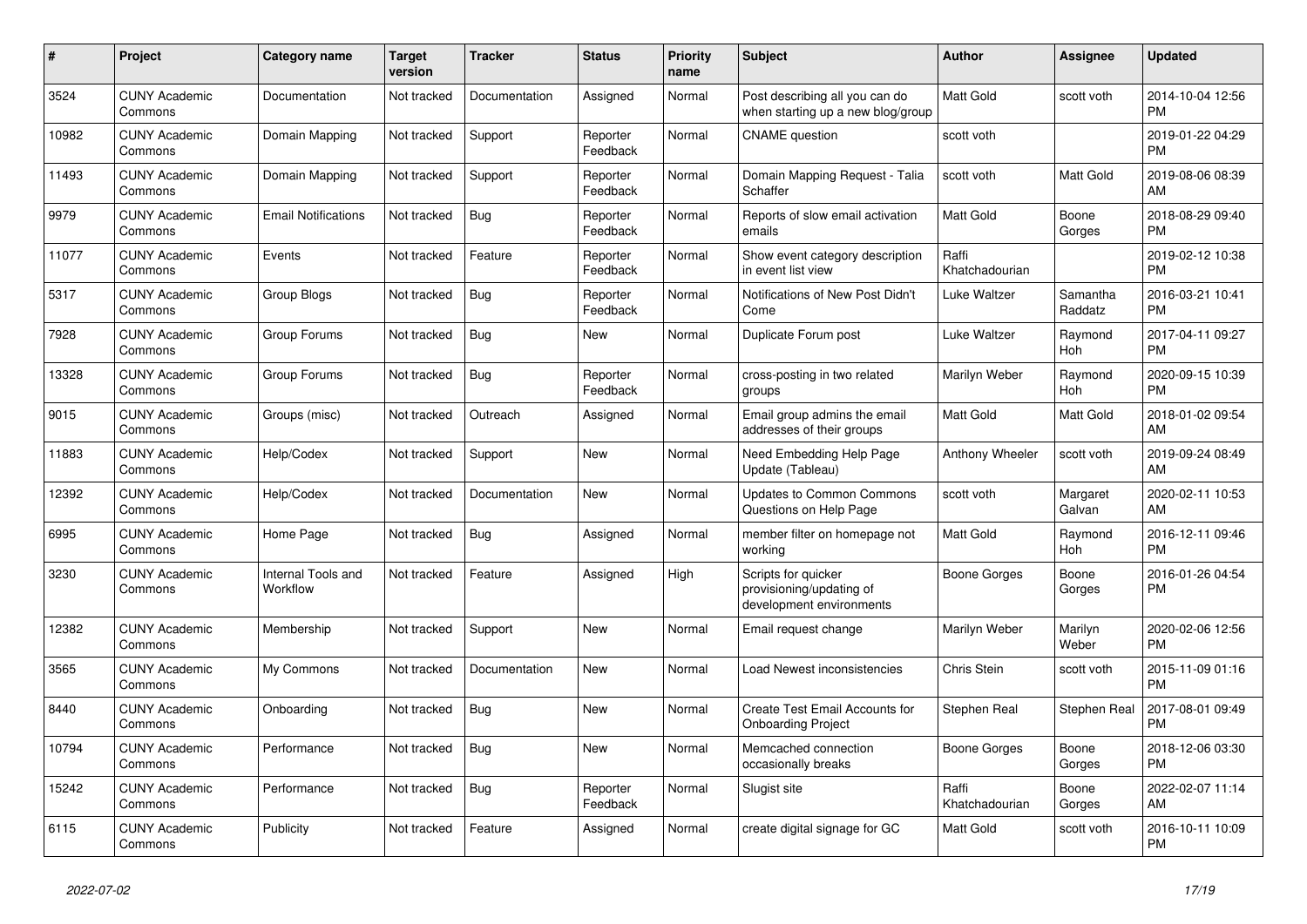| #     | Project                         | Category name          | <b>Target</b><br>version | <b>Tracker</b> | <b>Status</b>        | <b>Priority</b><br>name | <b>Subject</b>                                                                            | <b>Author</b>    | Assignee           | <b>Updated</b>                |
|-------|---------------------------------|------------------------|--------------------------|----------------|----------------------|-------------------------|-------------------------------------------------------------------------------------------|------------------|--------------------|-------------------------------|
| 9643  | <b>CUNY Academic</b><br>Commons | Publicity              | Not tracked              | Feature        | New                  | Normal                  | Create a page on the Commons<br>for logos etc.                                            | Stephen Real     | Stephen Real       | 2018-04-24 10:53<br>AM        |
| 12247 | <b>CUNY Academic</b><br>Commons | Publicity              | Not tracked              | Support        | New                  | Normal                  | <b>Screenshot of First Commons</b><br>Homepage                                            | scott voth       | scott voth         | 2020-01-14 12:08<br><b>PM</b> |
| 3615  | <b>CUNY Academic</b><br>Commons | Redmine                | Not tracked              | Feature        | <b>New</b>           | Low                     | Create Redmine issues via email                                                           | Dominic Giglio   | Boone<br>Gorges    | 2017-11-16 11:36<br>AM        |
| 10273 | <b>CUNY Academic</b><br>Commons | Registration           | Not tracked              | Support        | Reporter<br>Feedback | Normal                  | users combining CF and campus<br>address                                                  | Marilyn Weber    |                    | 2019-09-18 10:58<br>AM        |
| 3369  | <b>CUNY Academic</b><br>Commons | Reply By Email         | Not tracked              | Outreach       | Hold                 | Normal                  | Release reply by email to WP<br>plugin directory                                          | Matt Gold        | Raymond<br>Hoh     | 2016-03-01 12:46<br><b>PM</b> |
| 6671  | <b>CUNY Academic</b><br>Commons | Reply By Email         | Not tracked              | Bug            | Assigned             | Normal                  | "Post too often" RBE error<br>message                                                     | Matt Gold        | Raymond<br>Hoh     | 2016-11-11 09:55<br>AM        |
| 8976  | <b>CUNY Academic</b><br>Commons | Reply By Email         | Not tracked              | Feature        | Assigned             | Normal                  | Package RBE new topics posting?                                                           | <b>Matt Gold</b> | Raymond<br>Hoh     | 2017-12-04 02:34<br><b>PM</b> |
| 8991  | <b>CUNY Academic</b><br>Commons | Reply By Email         | Not tracked              | Bug            | Hold                 | Normal                  | RBE duplicate email message<br>issue                                                      | <b>Matt Gold</b> | Raymond<br>Hoh     | 2018-02-18 08:53<br><b>PM</b> |
| 13430 | <b>CUNY Academic</b><br>Commons | Reply By Email         | Not tracked              | Bug            | <b>New</b>           | Normal                  | Delay in RBE                                                                              | Luke Waltzer     | Raymond<br>Hoh     | 2020-10-13 11:16<br>AM        |
| 9729  | <b>CUNY Academic</b><br>Commons | <b>SEO</b>             | Not tracked              | Support        | New                  | Normal                  | 503 Errors showing on<br>newlaborforum.cuny.edu                                           | Diane Krauthamer | Raymond<br>Hoh     | 2018-05-22 04:48<br><b>PM</b> |
| 8898  | <b>CUNY Academic</b><br>Commons | Social Paper           | Not tracked              | Feature        | Assigned             | Normal                  | Usage data on docs and social<br>paper                                                    | <b>Matt Gold</b> | Matt Gold          | 2017-11-16 11:32<br>AM        |
| 13975 | <b>CUNY Academic</b><br>Commons | Social Paper           | Not tracked              | Support        | Reporter<br>Feedback | Normal                  | can't approve comments on Social<br>Paper paper                                           | Marilyn Weber    |                    | 2021-02-12 09:33<br>AM        |
| 8666  | <b>CUNY Academic</b><br>Commons | Teaching               | Not tracked              | Documentation  | Assigned             | Normal                  | Create Teaching on the Commons<br>Resource Page                                           | Matt Gold        | Laurie Hurson      | 2019-09-23 03:16<br><b>PM</b> |
| 6298  | <b>CUNY Academic</b><br>Commons | <b>User Experience</b> | Not tracked              | Design/UX      | Assigned             | Normal                  | Examine data from survey                                                                  | <b>Matt Gold</b> | Margaret<br>Galvan | 2016-10-14 12:16<br><b>PM</b> |
| 9941  | <b>CUNY Academic</b><br>Commons | Wiki                   | Not tracked              | Support        | Assigned             | Normal                  | Wiki functionality                                                                        | <b>Matt Gold</b> | Boone<br>Gorges    | 2018-06-26 10:57<br>AM        |
| 11386 | <b>CUNY Academic</b><br>Commons | WordPress - Media      | Not tracked              | Support        | Reporter<br>Feedback | Normal                  | disappearing images                                                                       | scott voth       | Boone<br>Gorges    | 2019-05-14 10:32<br>AM        |
| 11449 | <b>CUNY Academic</b><br>Commons | WordPress - Media      | Not tracked              | Support        | Reporter<br>Feedback | Normal                  | Cloning Media Library for JITP<br>from Staging to Production Site                         | Patrick DeDauw   | Boone<br>Gorges    | 2019-05-13 12:00<br><b>PM</b> |
| 14483 | <b>CUNY Academic</b><br>Commons | WordPress - Media      | Not tracked              | Bug            | Reporter<br>Feedback | Normal                  | <b>Wordpress PDF Embed Stopped</b><br>Working after JITP Media Clone                      | Patrick DeDauw   | Boone<br>Gorges    | 2021-05-20 01:51<br><b>PM</b> |
| 636   | <b>CUNY Academic</b><br>Commons | WordPress (misc)       | Not tracked              | Support        | Assigned             | Normal                  | Create Lynda.com-like Table of<br><b>Contents for Prospective Tutorial</b><br>Screencasts | Matt Gold        | scott voth         | 2016-02-23 03:12<br><b>PM</b> |